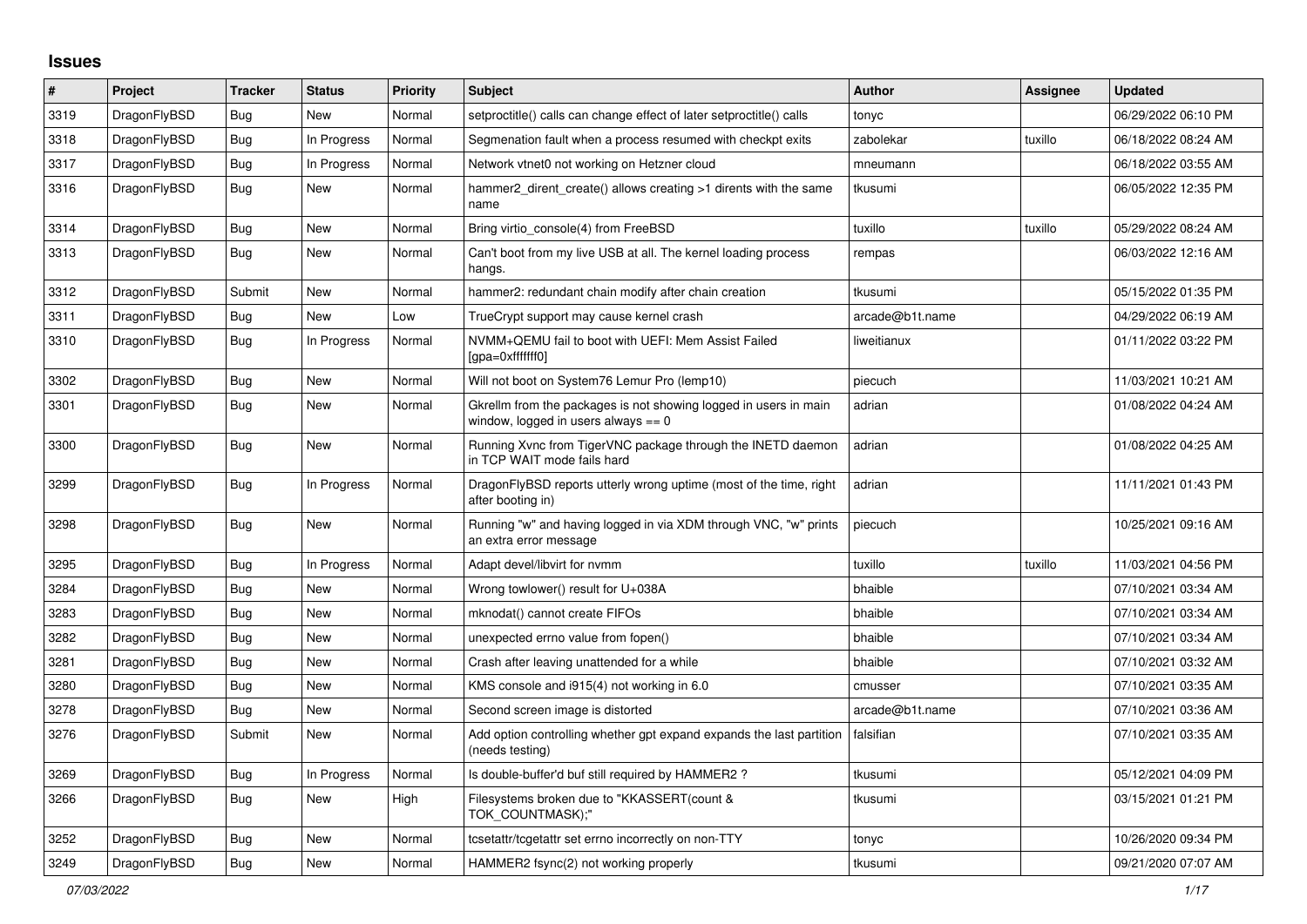| $\#$ | Project      | <b>Tracker</b> | <b>Status</b> | <b>Priority</b> | Subject                                                                                                                                                     | <b>Author</b>     | Assignee | <b>Updated</b>      |
|------|--------------|----------------|---------------|-----------------|-------------------------------------------------------------------------------------------------------------------------------------------------------------|-------------------|----------|---------------------|
| 3247 | DragonFlyBSD | <b>Bug</b>     | New           | Normal          | Kernel panic doing nothing much                                                                                                                             | phma              |          | 09/12/2020 11:40 PM |
| 3246 | DragonFlyBSD | <b>Bug</b>     | <b>New</b>    | Normal          | HAMMER2 unable to handle ENOSPC properly                                                                                                                    | tkusumi           |          | 09/04/2020 11:11 AM |
| 3245 | DragonFlyBSD | <b>Bug</b>     | New           | Normal          | panic: free: guard1x fail, i915 load from loader.conf                                                                                                       | polachok          |          | 08/21/2020 10:36 AM |
| 3243 | DragonFlyBSD | Bug            | New           | Normal          | SMART status not reported properly for SSD disks                                                                                                            | daftaupe          |          | 09/09/2020 11:03 PM |
| 3240 | DragonFlyBSD | <b>Bug</b>     | New           | High            | compile error because of openssl with /usr/dports/security/rhash for<br>mysql 8 install                                                                     | <b>UlasSAYGIN</b> |          | 06/04/2020 08:05 AM |
| 3239 | DragonFlyBSD | Bug            | New           | Normal          | unable to SIGKILL glitched emacs                                                                                                                            | piecuch           |          | 05/26/2020 03:30 AM |
| 3238 | DragonFlyBSD | Bug            | New           | Normal          | race conditions when printing from vkernel console                                                                                                          | piecuch           |          | 05/19/2020 02:50 PM |
| 3235 | DragonFlyBSD | Bug            | New           | Normal          | Kernel panic in devfs_vnops.c                                                                                                                               | mneumann          |          | 04/28/2020 07:00 AM |
| 3231 | DragonFlyBSD | <b>Bug</b>     | New           | Normal          | wifi drops on 5.8                                                                                                                                           | tse               |          | 04/06/2020 05:08 AM |
| 3228 | DragonFlyBSD | <b>Bug</b>     | New           | Low             | pfi kif unref: state refcount $\leq$ 0 in dmesg                                                                                                             | justin            |          | 03/05/2021 06:39 AM |
| 3227 | DragonFlyBSD | Submit         | New           | Normal          | Add HAMMER2 instructions in the installation medium README                                                                                                  | daftaupe          |          | 03/26/2020 03:34 PM |
| 3226 | DragonFlyBSD | Bug            | New           | Normal          | Xorg freezes in vm: thread stuck in "objtrm1"                                                                                                               | peeter            |          | 04/08/2020 02:10 AM |
| 3225 | DragonFlyBSD | <b>Bug</b>     | New           | Normal          | nfsd freeze when using qemu                                                                                                                                 | tse               |          | 03/17/2020 11:52 AM |
| 3224 | DragonFlyBSD | <b>Bug</b>     | New           | Normal          | Kernel panic when trying to ping6                                                                                                                           | zhtw              |          | 03/08/2020 08:55 AM |
| 3222 | DragonFlyBSD | <b>Bug</b>     | New           | Normal          | gcc - undefined reference to '__atomic_load' (missing libatomic?)                                                                                           | mneumann          |          | 02/08/2020 02:45 AM |
| 3219 | DragonFlyBSD | <b>Bug</b>     | New           | Normal          | x11/xorg port can not be build                                                                                                                              | <b>UlasSAYGIN</b> |          | 03/31/2020 08:57 AM |
| 3218 | DragonFlyBSD | <b>Bug</b>     | New           | Normal          | Kernel panics are not sent to comconsole when booted over EFI                                                                                               | mqudsi            |          | 12/02/2019 08:52 PM |
| 3217 | DragonFlyBSD | <b>Bug</b>     | New           | Normal          | rescue tools: make install fails if rescue folder doesn't exist                                                                                             | t dfbsd           |          | 11/27/2019 08:16 PM |
| 3215 | DragonFlyBSD | Bug            | New           | Normal          | Hang in tcdrain(3) after write(3)                                                                                                                           | noloader          |          | 11/25/2019 03:08 PM |
| 3209 | DragonFlyBSD | Bug            | New           | Normal          | svc has some minor bugs                                                                                                                                     | arcade@b1t.name   |          | 10/24/2019 09:08 AM |
| 3208 | DragonFlyBSD | <b>Bug</b>     | New           | Normal          | Crash related to nfsd                                                                                                                                       | tse               |          | 06/11/2020 05:52 AM |
| 3206 | DragonFlyBSD | Submit         | New           | Normal          | update psm/kbd to FreeBSD 12.0 code                                                                                                                         | htse              |          | 10/05/2019 03:49 PM |
| 3205 | DragonFlyBSD | <b>Bug</b>     | Feedback      | High            | Go compiler net test failing                                                                                                                                | t dfbsd           | tuxillo  | 05/10/2021 02:45 AM |
| 3201 | DragonFlyBSD | Submit         | New           | Normal          | Fixes make search display                                                                                                                                   | htse              |          | 08/20/2021 04:02 PM |
| 3199 | DragonFlyBSD | Bug            | New           | Normal          | PFS label not found panic                                                                                                                                   | tse               |          | 08/21/2019 03:51 AM |
| 3197 | DragonFlyBSD | <b>Bug</b>     | New           | Normal          | DragonFly upgrades                                                                                                                                          | tse               |          | 04/18/2020 04:18 PM |
| 3196 | DragonFlyBSD | Bug            | New           | Normal          | test issue after redmine upgrade (2)                                                                                                                        | tuxillo           |          | 07/05/2019 04:33 AM |
| 3194 | DragonFlyBSD | Bug            | New           | High            | Hammer kernel crash on mirror-stream of PFS after upgrade<br>(assertion "cursor->flags &<br>HAMMER_CURSOR_ITERATE_CHECK" failed in<br>hammer_btree_iterate) | Anonymous         |          | 06/29/2019 01:32 PM |
| 3189 | DragonFlyBSD | Bug            | New           | Normal          | Allow DragonFly Mail Agent to accept an alternate config via<br>command line switch                                                                         | iang              |          | 08/16/2021 12:42 AM |
| 3184 | DragonFlyBSD | Bug            | New           | Normal          | tsleep(9) return value when PCATCH specified                                                                                                                | tkusumi           |          | 04/03/2019 06:49 AM |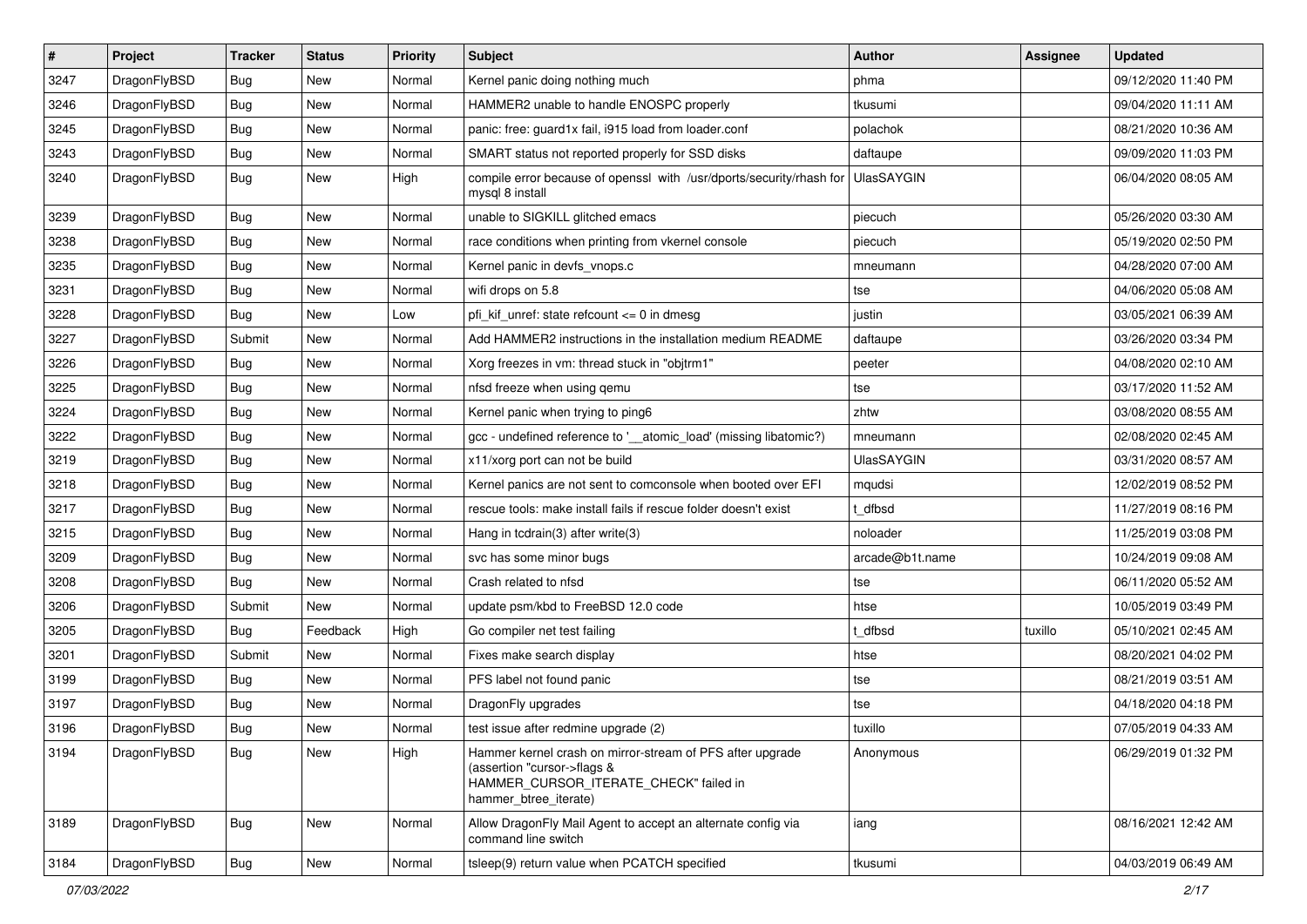| $\vert$ # | <b>Project</b> | <b>Tracker</b> | <b>Status</b> | <b>Priority</b> | <b>Subject</b>                                                                                                     | Author                 | Assignee | <b>Updated</b>      |
|-----------|----------------|----------------|---------------|-----------------|--------------------------------------------------------------------------------------------------------------------|------------------------|----------|---------------------|
| 3170      | DragonFlyBSD   | Bug            | New           | Normal          | repeatable nfsd crash                                                                                              | tse                    |          | 06/11/2020 05:52 AM |
| 3165      | DragonFlyBSD   | Bug            | New           | Normal          | Looping at boot time                                                                                               | gop                    |          | 12/28/2018 01:04 PM |
| 3160      | DragonFlyBSD   | Submit         | In Progress   | Normal          | State the implementation difference in pkill/pgrep manual                                                          | sevan                  | tuxillo  | 06/03/2022 05:15 PM |
| 3157      | DragonFlyBSD   | Bug            | New           | Normal          | TP-Link UE300 not working in 5.2-RELEASE                                                                           | tuxillo                |          | 11/15/2018 02:08 PM |
| 3154      | DragonFlyBSD   | Submit         | <b>New</b>    | Normal          | Update serial handling in bootloader                                                                               | ddegroot               | dillon   | 11/06/2018 11:21 PM |
| 3152      | DragonFlyBSD   | Bug            | Feedback      | Normal          | Console's size in ttyv0 and single user mode is sticking to 80x25,<br>while ttyv1 can make use of the whole screen | overtime               |          | 02/24/2019 01:08 AM |
| 3147      | DragonFlyBSD   | Submit         | New           | Normal          | Enable headless installation                                                                                       | ddegroot               |          | 10/09/2018 01:25 PM |
| 3145      | DragonFlyBSD   | Submit         | In Progress   | Normal          | Update libelf to FreeBSD 12 current and build as base library usable<br>by ports                                   | davshao                | tuxillo  | 08/20/2021 03:58 PM |
| 3143      | DragonFlyBSD   | <b>Bug</b>     | <b>New</b>    | Normal          | assertion "0" failed in hammer2 inode xop chain sync                                                               | cbin                   |          | 07/18/2018 12:50 PM |
| 3142      | DragonFlyBSD   | Submit         | <b>New</b>    | Normal          | lib/libdmsg: Unbreak using new API EVP_CIPHER_CTX_new()                                                            | tkusumi                |          | 07/08/2018 04:18 AM |
| 3141      | DragonFlyBSD   | <b>Bug</b>     | <b>New</b>    | Normal          | dhclient blocks boot process                                                                                       | rowo                   |          | 12/16/2018 11:01 AM |
| 3139      | DragonFlyBSD   | <b>Bug</b>     | <b>New</b>    | Normal          | USB Mouse Does Not Work in DragonflyBSD guest on VirtualBox                                                        | chiguy1256             |          | 06/24/2018 10:14 PM |
| 3135      | DragonFlyBSD   | Submit         | New           | Normal          | Add EVFILT RECV and EVFILT SEND                                                                                    | tautolog               |          | 05/25/2018 09:59 PM |
| 3134      | DragonFlyBSD   | <b>Bug</b>     | <b>New</b>    | Normal          | RFC 3021 (/31 networks) appear to be unsupported                                                                   | jailbird               |          | 05/16/2018 11:03 PM |
| 3132      | DragonFlyBSD   | Bug            | <b>New</b>    | Low             | unifdef mined                                                                                                      | bcallah                |          | 04/26/2018 08:34 PM |
| 3129      | DragonFlyBSD   | <b>Bug</b>     | <b>New</b>    | High            | Kernel panic with 5.2.0 on A2SDi-4C-HLN4F                                                                          | stateless              |          | 04/24/2018 12:50 AM |
| 3124      | DragonFlyBSD   | <b>Bug</b>     | New           | High            | DragonFlyBSD 5.0.2 with Hammer2 with UEFI install doesn't boot                                                     | wiesl                  |          | 06/18/2019 05:07 AM |
| 3120      | DragonFlyBSD   | <b>Bug</b>     | <b>New</b>    | Normal          | Intel AC 8260 firmware does not load                                                                               | Vintodrimmer           |          | 08/28/2018 03:30 AM |
| 3117      | DragonFlyBSD   | <b>Bug</b>     | <b>New</b>    | Normal          | Problem with colours if "intel" video-driver used                                                                  | dpostolov              |          | 01/07/2018 11:35 PM |
| 3116      | DragonFlyBSD   | Bug            | New           | Normal          | da0 detects on very big volume if to remove usb install stick and<br>reboot on Intel NUC5PPYH                      | dpostolov              |          | 01/07/2018 09:40 PM |
| 3113      | DragonFlyBSD   | <b>Bug</b>     | In Progress   | Urgent          | Booting vKernel fails due being out of swap space                                                                  | tcullen                |          | 05/11/2021 04:14 AM |
| 3111      | DragonFlyBSD   | <b>Bug</b>     | In Progress   | High            | Mouse lags every second heavily under X11                                                                          | mneumann               |          | 12/12/2017 09:46 PM |
| 3110      | DragonFlyBSD   | Bug            | New           | Normal          | crash with ipfw3 under load                                                                                        | bnegre82               |          | 12/09/2017 06:22 AM |
| 3107      | DragonFlyBSD   | Bug            | New           | Low             | ACPI interrupt storm when loading i915 on Lenovo T460                                                              | oyvinht                |          | 07/15/2020 07:01 AM |
| 3101      | DragonFlyBSD   | <b>Bug</b>     | New           | Low             | PFI CGI install not working in dragonflybsd 5.0.1 USB install                                                      | bnegre82               |          | 05/11/2021 04:14 AM |
| 3089      | DragonFlyBSD   | <b>Bug</b>     | In Progress   | Normal          | vtnet(4) - disable TCP checksum offload by default                                                                 | jlane                  | vadaszi  | 05/11/2021 04:14 AM |
| 3076      | DragonFlyBSD   | <b>Bug</b>     | <b>New</b>    | Normal          | sys/dev/netif/ig hal/e1000 ich8lan.c:1594: sanity checking mixup?                                                  | dcb                    |          | 10/11/2017 01:58 AM |
| 3052      | DragonFlyBSD   | <b>Bug</b>     | <b>New</b>    | Normal          | panic DragonFly v4.8.1-RELEASE by mounting a malformed NTFS<br>image [64.000]                                      | open.source@ribose.com |          | 08/14/2017 03:22 AM |
| 3051      | DragonFlyBSD   | Bug            | <b>New</b>    | Normal          | panic DragonFly v4.8.1-RELEASE by mounting a malformed NTFS<br>image [12.000]                                      | open.source@ribose.com |          | 08/14/2017 03:20 AM |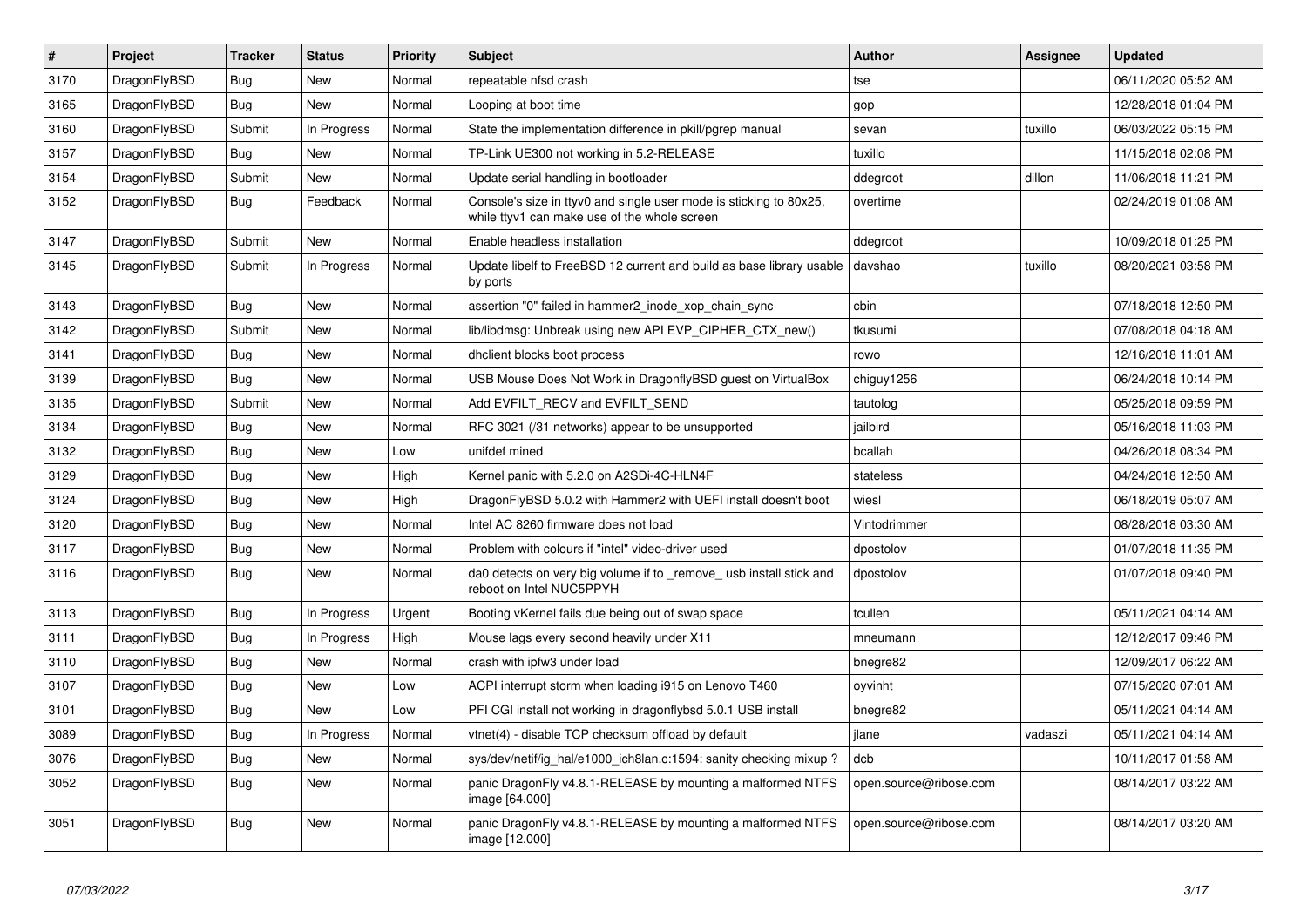| #    | Project      | <b>Tracker</b> | <b>Status</b> | <b>Priority</b> | Subject                                                                                                 | Author                 | Assignee | <b>Updated</b>      |
|------|--------------|----------------|---------------|-----------------|---------------------------------------------------------------------------------------------------------|------------------------|----------|---------------------|
| 3049 | DragonFlyBSD | Bug            | New           | Normal          | panic DragonFly v4.8.1-RELEASE by mounting a malformed<br>msdosfs image [12.128]                        | open.source@ribose.com |          | 08/14/2017 02:53 AM |
| 3047 | DragonFlyBSD | <b>Bug</b>     | New           | Normal          | HAMMER critical write error                                                                             | samuel                 |          | 06/19/2019 09:50 AM |
| 3041 | DragonFlyBSD | Submit         | <b>New</b>    | Normal          | firmware: Remove embedding of multiple images in one module.                                            | Anonymous              |          | 12/25/2020 02:15 AM |
| 3036 | DragonFlyBSD | <b>Bug</b>     | New           | Normal          | panic in icmp_redirect_start() ASSERT_IN_NETISR(0)                                                      | tautolog               |          | 05/11/2017 07:27 PM |
| 3035 | DragonFlyBSD | <b>Bug</b>     | New           | Normal          | panic: assertion "cpu >= 0 && cpu < ncpus" failed in netisr_cpuport<br>at /usr/src/sys/net/netisr2.h:87 | masu                   |          | 05/11/2017 01:24 AM |
| 3031 | DragonFlyBSD | Submit         | In Progress   | Normal          | Update drm/radeon to Linux 4.7.10 as much as possible                                                   | davshao                | ftigeot  | 08/19/2021 12:33 PM |
| 3029 | DragonFlyBSD | Bug            | New           | Normal          | Running DflyBSD 4.8 on FreeBSD bhyve as a guest                                                         | iron                   |          | 05/13/2022 04:33 AM |
| 3028 | DragonFlyBSD | Bug            | In Progress   | Normal          | installer: confusion of set/get disk encryption passphrase dialogs                                      | liweitianux            | tuxillo  | 06/03/2022 05:13 PM |
| 3025 | DragonFlyBSD | Bug            | New           | Normal          | sys/dev/powermng/powernow/powernow.c:284: bad comparison?                                               | dcb                    |          | 09/23/2017 07:45 AM |
| 3024 | DragonFlyBSD | Bug            | New           | Low             | sys/dev/netif/wi/if_wi.c:1090]: (style) Redundant condition                                             | dcb                    |          | 04/11/2017 11:56 AM |
| 3022 | DragonFlyBSD | Bug            | New           | Normal          | sys/dev/netif/ath/ath/if_ath.c:2142: strange bitmask?                                                   | dcb                    |          | 04/11/2017 11:49 AM |
| 3021 | DragonFlyBSD | Bug            | In Progress   | Normal          | sys/dev/drm/i915/i915_gem_stolen.c:115]: (error) Signed integer<br>overflow for expression '65535<<20'  | dcb                    |          | 04/11/2017 12:46 PM |
| 3018 | DragonFlyBSD | Bug            | New           | Normal          | sys/bus/u4b/wlan/if_run.c:5464]: (style) Redundant condition                                            | dcb                    |          | 04/11/2017 11:26 AM |
| 3011 | DragonFlyBSD | Bug            | In Progress   | Normal          | dragonfly/sys/dev/netif/re/re.c: suspicious code?                                                       | dcb                    |          | 07/29/2017 01:26 AM |
| 3006 | DragonFlyBSD | Bug            | New           | Normal          | boot0cfg: panic in kern_udev.c in function _udev_dict_set_cstr when<br>installing in VirtualBox         | MichiGreat             |          | 04/01/2017 02:22 PM |
| 2994 | DragonFlyBSD | Bug            | New           | Normal          | Intermittent boot hangs after git: hammer - HAMMER Version 7                                            | davshao                |          | 03/30/2017 02:06 PM |
| 2972 | DragonFlyBSD | Bug            | New           | Normal          | ipfw3 "deny to me" does not work correctly                                                              | mneumann               |          | 12/27/2016 12:11 PM |
| 2970 | DragonFlyBSD | Bug            | New           | Normal          | kernel 4.7: "Is -l" causes panic on UDF filesystem: "bgetvp -<br>overlapping buffer"                    | peeter                 |          | 12/21/2016 02:46 AM |
| 2958 | DragonFlyBSD | Bug            | Feedback      | Normal          | Hammer FS dies during pruning after massive write load                                                  | neilb                  |          | 10/11/2016 04:20 AM |
| 2957 | DragonFlyBSD | Bug            | Feedback      | Normal          | swapoff -a followed by swapon -a doesn't give your swap back                                            | neilb                  |          | 10/09/2016 04:17 AM |
| 2936 | DragonFlyBSD | Bug            | <b>New</b>    | Normal          | loader.efi crashes while loading kernel                                                                 | spaceille              |          | 08/20/2016 06:17 AM |
| 2933 | DragonFlyBSD | Submit         | New           | Normal          | Remove unix domain socket support from cat(1)                                                           | sevan                  |          | 08/01/2016 08:10 PM |
| 2931 | DragonFlyBSD | <b>Bug</b>     | New           | Low             | 'gdb' of 'vkernel' unable to print backtrace                                                            | tofergus               |          | 07/26/2016 01:51 PM |
| 2930 | DragonFlyBSD | Bug            | New           | High            | 'objcache' causes panic during 'nfs readdir'                                                            | tofergus               |          | 07/26/2016 01:09 PM |
| 2924 | DragonFlyBSD | <b>Bug</b>     | New           | Normal          | cat -v fails to tag characters in extended table with M- prefix with<br>some locales                    | sevan                  |          | 07/11/2016 07:18 AM |
| 2921 | DragonFlyBSD | Submit         | New           | Normal          | Allow moused to accept userland mouse events                                                            | tautolog               |          | 05/11/2021 04:08 AM |
| 2917 | DragonFlyBSD | <b>Bug</b>     | New           | Normal          | da8: reading primary partition table: error accessing offset<br>000000000000 for 512                    | liweitianux            |          | 05/11/2021 08:43 PM |
| 2915 | DragonFlyBSD | <b>Bug</b>     | New           | High            | Hammer mirror-copy problem                                                                              | t_dfbsd                |          | 08/25/2016 05:28 AM |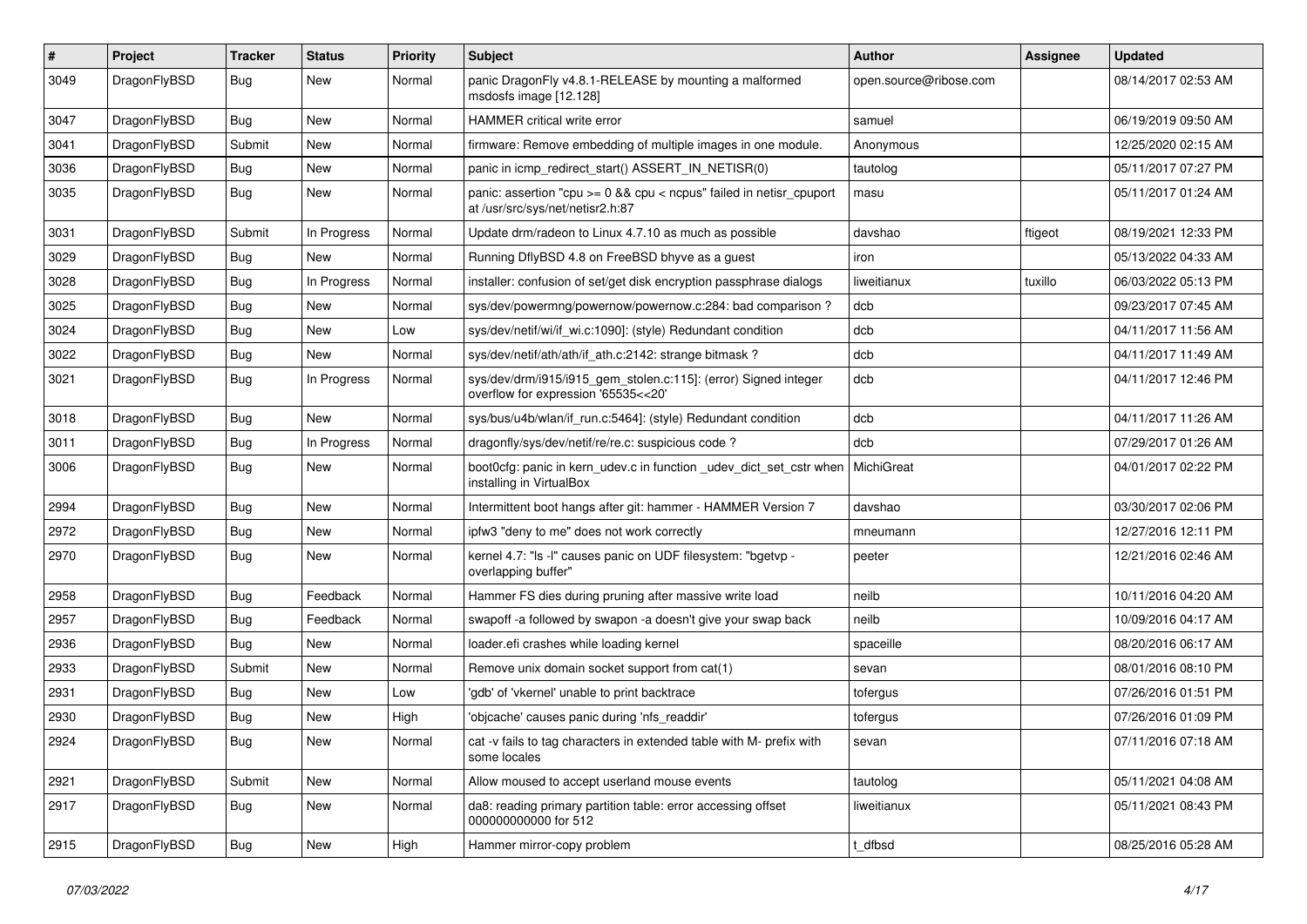| #    | Project      | <b>Tracker</b> | <b>Status</b> | <b>Priority</b> | Subject                                                                                                                                                  | Author           | Assignee  | <b>Updated</b>      |
|------|--------------|----------------|---------------|-----------------|----------------------------------------------------------------------------------------------------------------------------------------------------------|------------------|-----------|---------------------|
| 2898 | DragonFlyBSD | Bug            | <b>New</b>    | Normal          | <b>HAMMER</b> panic                                                                                                                                      | pavalos          |           | 11/03/2018 07:05 AM |
| 2892 | DragonFlyBSD | Bug            | <b>New</b>    | Normal          | swap_pager:indefinite wait bufferf error                                                                                                                 | <b>Ihmwzy</b>    |           | 02/21/2016 10:32 PM |
| 2891 | DragonFlyBSD | <b>Bug</b>     | New           | Normal          | Kernel panic in IEEE802.11 related code                                                                                                                  | shamaz           |           | 05/29/2016 05:49 PM |
| 2890 | DragonFlyBSD | Bug            | <b>New</b>    | Normal          | not able to boot usb installer on Toshiba Chromebook 2                                                                                                   | johnnywhishbone  |           | 02/22/2016 03:42 AM |
| 2887 | DragonFlyBSD | Bug            | New           | Low             | Missing extattr_namespace_to_string and<br>extattr_string_to_namespace functions                                                                         | rubenk           |           | 02/06/2016 05:09 AM |
| 2886 | DragonFlyBSD | Bug            | New           | Normal          | dragonfly mail agent: sending a testmail causes high system load                                                                                         | worf             |           | 02/05/2016 05:53 AM |
| 2882 | DragonFlyBSD | <b>Bug</b>     | <b>New</b>    | Low             | bridge sends packets from individual interfaces                                                                                                          | arcade@b1t.name  |           | 01/09/2016 12:43 PM |
| 2881 | DragonFlyBSD | Bug            | <b>New</b>    | Normal          | Pulseaudio hangs/resets system when starting X11                                                                                                         | mneumann         |           | 01/09/2016 03:08 AM |
| 2878 | DragonFlyBSD | Bug            | New           | Low             | [fix] CCVER problem when using clang and cpu extensions<br>(intrinsics)                                                                                  | arcade@b1t.name  |           | 06/24/2016 04:25 AM |
| 2877 | DragonFlyBSD | Bug            | <b>New</b>    | Low             | sed fails when working with UTF-8 locale and non-UTF symbols                                                                                             | arcade@b1t.name  |           | 12/30/2015 11:20 AM |
| 2874 | DragonFlyBSD | <b>Bug</b>     | New           | Normal          | make world DESTDIR=/emptydir fails                                                                                                                       | pascii           |           | 12/25/2015 07:04 AM |
| 2870 | DragonFlyBSD | Bug            | <b>New</b>    | High            | Broken text and icons when glamor acceleration is used                                                                                                   | 375gnu           | ftigeot   | 01/31/2016 12:13 AM |
| 2863 | DragonFlyBSD | Bug            | <b>New</b>    | Normal          | HAMMER synch tid is zero                                                                                                                                 | shamaz           |           | 12/12/2015 11:24 PM |
| 2859 | DragonFlyBSD | Bug            | New           | Low             | Installer configuration menu always highlights "Select timezone", no<br>matter which step was last completed.                                            | cgag             |           | 12/02/2015 01:54 PM |
| 2858 | DragonFlyBSD | <b>Bug</b>     | New           | Low             | Installer "Local or UTC" question should have "No" selected by<br>default.                                                                               | cgag             |           | 12/02/2015 01:18 PM |
| 2857 | DragonFlyBSD | Bug            | <b>New</b>    | Normal          | hammer stalls via bitcoin-qt                                                                                                                             | tkusumi          |           | 11/30/2015 06:52 AM |
| 2852 | DragonFlyBSD | Bug            | New           | Normal          | Hammer File System - hangs on undo during system boot / mount -<br>will not recover on DragonFlyBSD newer than 3.6.0                                     | abale            |           | 05/11/2021 04:07 AM |
| 2840 | DragonFlyBSD | Bug            | New           | Normal          | wrong voltage is reported                                                                                                                                | yellowrabbit2010 |           | 09/11/2015 06:09 PM |
| 2835 | DragonFlyBSD | <b>Bug</b>     | New           | Normal          | /usr/include/c++/5.0/bits/c++locale.h likes<br>POSIX_C_SOURCE>=200809                                                                                    | davshao          |           | 11/18/2015 03:40 AM |
| 2828 | DragonFlyBSD | <b>Bug</b>     | New           | High            | On AMD APUs and Bulldozer CPUs, the machdep.cpu_idle_hlt<br>sysctl should be 3 by default                                                                | vadaszi          | vadaszi   | 05/11/2021 04:07 AM |
| 2825 | DragonFlyBSD | Bug            | <b>New</b>    | High            | 3x dhclient = hanging system (objcache exhausted)                                                                                                        | jaccovonb        | sepherosa | 05/11/2021 03:55 AM |
| 2822 | DragonFlyBSD | Bug            | <b>New</b>    | Normal          | USB 3.0 stick throws "reading primary partition table: error<br>accessing offset 000[] for 152" error, while the stick works on any<br>other OS I tested | revuwa           | profmakx  | 06/29/2015 05:56 AM |
| 2820 | DragonFlyBSD | Bug            | New           | Normal          | TP-Link USB Wi-Fi adapter cannot be reattached to the system                                                                                             | shamaz           |           | 05/22/2015 09:45 PM |
| 2819 | DragonFlyBSD | Bug            | In Progress   | Normal          | Random micro system freezes after a week of uptime                                                                                                       | ftigeot          | dillon    | 08/16/2015 08:46 PM |
| 2816 | DragonFlyBSD | <b>Bug</b>     | <b>New</b>    | Normal          | A multitasking process being debugged can get stuck                                                                                                      | phma             |           | 05/19/2015 03:57 AM |
| 2812 | DragonFlyBSD | <b>Bug</b>     | New           | Normal          | Panic on Intel DE3815TYKHE                                                                                                                               | tmorp            |           | 05/14/2015 03:14 PM |
| 2809 | DragonFlyBSD | <b>Bug</b>     | New           | Normal          | hammer mirror-stream                                                                                                                                     | masu             |           | 04/10/2015 12:33 AM |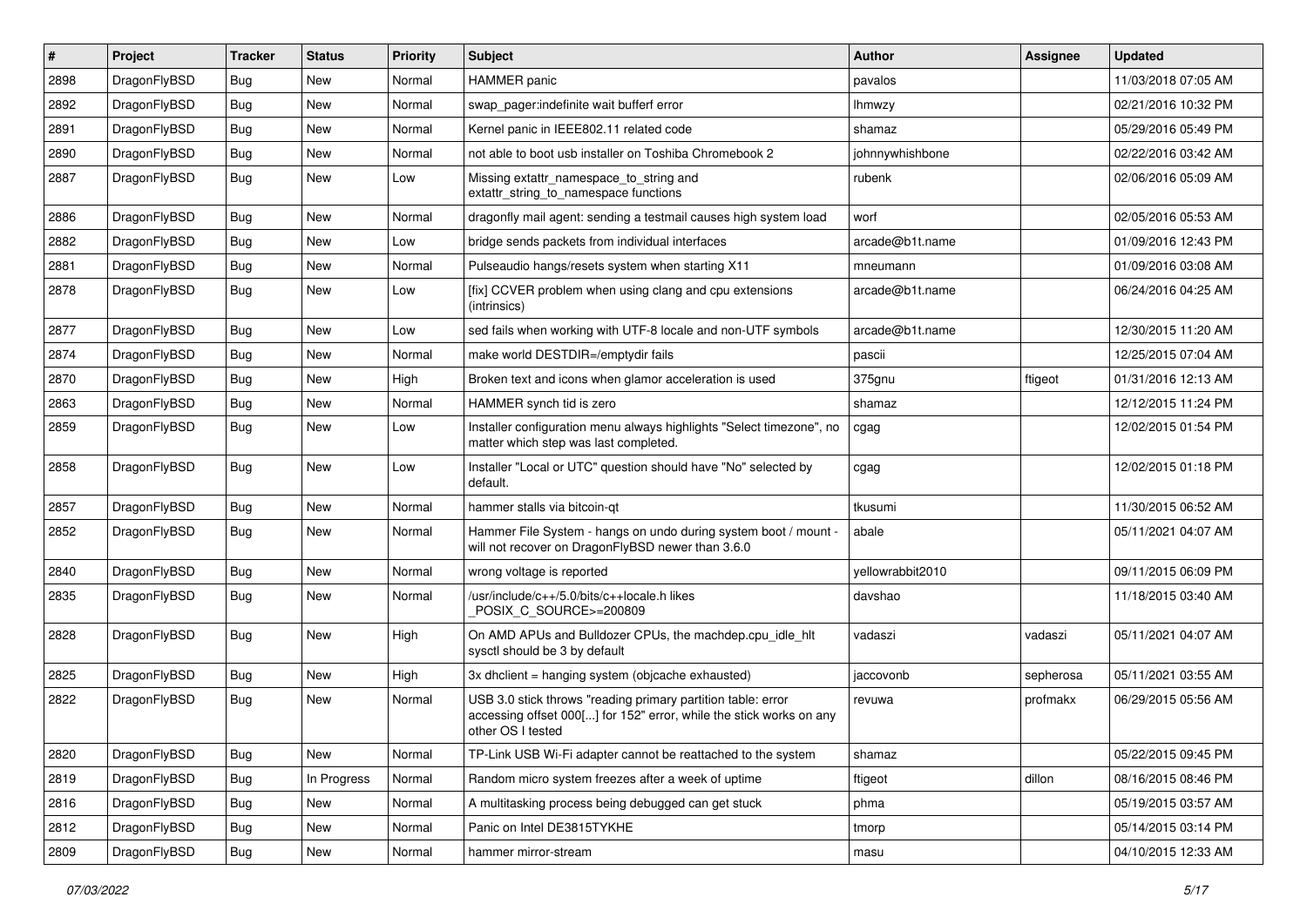| $\pmb{\#}$ | Project      | <b>Tracker</b> | <b>Status</b> | <b>Priority</b> | Subject                                                                                          | <b>Author</b>    | <b>Assignee</b> | <b>Updated</b>      |
|------------|--------------|----------------|---------------|-----------------|--------------------------------------------------------------------------------------------------|------------------|-----------------|---------------------|
| 2808       | DragonFlyBSD | Bug            | New           | Normal          | X freeze by switching between X and VT - results in black screen                                 | lukesky333       |                 | 05/11/2021 03:55 AM |
| 2806       | DragonFlyBSD | Bug            | <b>New</b>    | Normal          | failed to configure a link-local address on ath0 (errno = 22)                                    | Chingyuan        |                 | 05/25/2021 01:00 AM |
| 2803       | DragonFlyBSD | Bug            | New           | Normal          | HAMMER: Warning: UNDO area too small!                                                            | ftigeot          |                 | 03/11/2015 03:42 PM |
| 2802       | DragonFlyBSD | Bug            | <b>New</b>    | Normal          | USB Wifi urtwn0 crash from cd boot                                                               | opvalues         |                 | 03/10/2015 01:07 AM |
| 2799       | DragonFlyBSD | Bug            | New           | Normal          | Fatal trap 12 caused by moused(8) -p /dev/cual0                                                  | opvalues         |                 | 03/04/2015 11:01 PM |
| 2797       | DragonFlyBSD | <b>Bug</b>     | In Progress   | Low             | vkernels with & without machdep.pmap mmu optimize                                                | yellowrabbit2010 |                 | 11/27/2021 08:06 AM |
| 2790       | DragonFlyBSD | Submit         | New           | Low             | filedesc softrefs increment code factoring                                                       | dclink           |                 | 02/21/2015 04:00 AM |
| 2788       | DragonFlyBSD | Bug            | <b>New</b>    | Normal          | ioctl GSLICEINFO: Not working for vnode slice                                                    | mneumann         |                 | 02/12/2015 07:49 AM |
| 2746       | DragonFlyBSD | Bug            | New           | Normal          | some fraction of xterms started from the xmonad window manager<br>get killed with SIGALRM        | isenmann         | profmakx        | 12/28/2014 02:51 AM |
| 2738       | DragonFlyBSD | Bug            | <b>New</b>    | Normal          | Hammer: Strange behavior when trying to recover old version of<br>moved file                     | roland           |                 | 11/20/2014 08:02 AM |
| 2736       | DragonFlyBSD | Bug            | <b>New</b>    | High            | kernel panics on acpi timer probe function                                                       | cnb              |                 | 05/11/2021 03:55 AM |
| 2735       | DragonFlyBSD | Bug            | New           | Urgent          | iwn panics SYSSASSERT                                                                            | cnb              |                 | 05/11/2021 03:55 AM |
| 2731       | DragonFlyBSD | Bug            | In Progress   | Normal          | Screen full of random colors when starting Xorg with Intel Haswell<br>HD Graphics P4600          | ikatzmaier       |                 | 11/12/2014 04:08 PM |
| 2721       | DragonFlyBSD | Submit         | Feedback      | Low             | Some few zalloc calls to objcache ones replacements                                              | dclink           | tuxillo         | 05/11/2021 04:08 AM |
| 2717       | DragonFlyBSD | Submit         | Feedback      | Normal          | Out of range numeric handling                                                                    | dclink           | tuxillo         | 05/11/2021 04:08 AM |
| 2712       | DragonFlyBSD | Bug            | <b>New</b>    | Normal          | connect(2) returns EINVAL when retrying after ECONNREFUSED                                       | jorisgio         |                 | 08/14/2014 05:31 PM |
| 2708       | DragonFlyBSD | Bug            | New           | Normal          | unable to send TCP nor UDP on age(4) interface                                                   | dermiste         |                 | 05/11/2021 03:54 AM |
| 2688       | DragonFlyBSD | Bug            | New           | Normal          | 67613368bdda7 Fix wrong checks for U4B presence Asrock Z77M<br>difficulty detecting USB keyboard | davshao          |                 | 06/28/2014 07:08 PM |
| 2687       | DragonFlyBSD | Bug            | <b>New</b>    | Normal          | natacontrol software RAID in installer                                                           | csmelosky        |                 | 06/22/2014 12:03 PM |
| 2680       | DragonFlyBSD | Bug            | New           | Low             | boot0cfg update makes box unbootable                                                             | herrgard         |                 | 06/10/2014 06:02 AM |
| 2675       | DragonFlyBSD | Bug            | New           | Low             | Ultimate N WiFi Link 5300 get iwn_intr: fatal firmware error on 5GHz                             | revuwa           |                 | 05/11/2021 04:07 AM |
| 2674       | DragonFlyBSD | Bug            | New           | Normal          | <b>GPT Support</b>                                                                               | ftigeot          |                 | 12/28/2015 02:54 PM |
| 2657       | DragonFlyBSD | Bug            | <b>New</b>    | High            | Needs acl to migrate our servers                                                                 | ferney           |                 | 03/31/2014 11:37 AM |
| 2652       | DragonFlyBSD | Bug            | New           | Normal          | 189a0ff3761b47  ix: Implement MSI-X support locks up Lenovo<br>S10 Intel Atom n270               | davshao          |                 | 05/14/2014 01:55 AM |
| 2647       | DragonFlyBSD | Bug            | New           | Normal          | HAMMER panic on 3.6.0                                                                            | tuxillo          |                 | 05/11/2021 03:54 AM |
| 2645       | DragonFlyBSD | Bug            | New           | Normal          | panic with dsched fq and ioprio                                                                  | jyoung15         |                 | 02/20/2014 07:29 AM |
| 2644       | DragonFlyBSD | <b>Bug</b>     | Feedback      | Normal          | 3.6.0-REL trap 9 on boot                                                                         | memmerto         |                 | 11/27/2021 08:08 AM |
| 2641       | DragonFlyBSD | <b>Bug</b>     | New           | Normal          | Panic when loading natapci as module                                                             | tuxillo          |                 | 05/11/2021 03:54 AM |
| 2638       | DragonFlyBSD | Bug            | Feedback      | High            | Fix machdep.pmap mmu optimize                                                                    | tuxillo          |                 | 05/11/2021 04:07 AM |
| 2636       | DragonFlyBSD | <b>Bug</b>     | Feedback      | Low             | Add -x flag to iostat (a la solaris)                                                             | tuxillo          |                 | 05/11/2021 04:07 AM |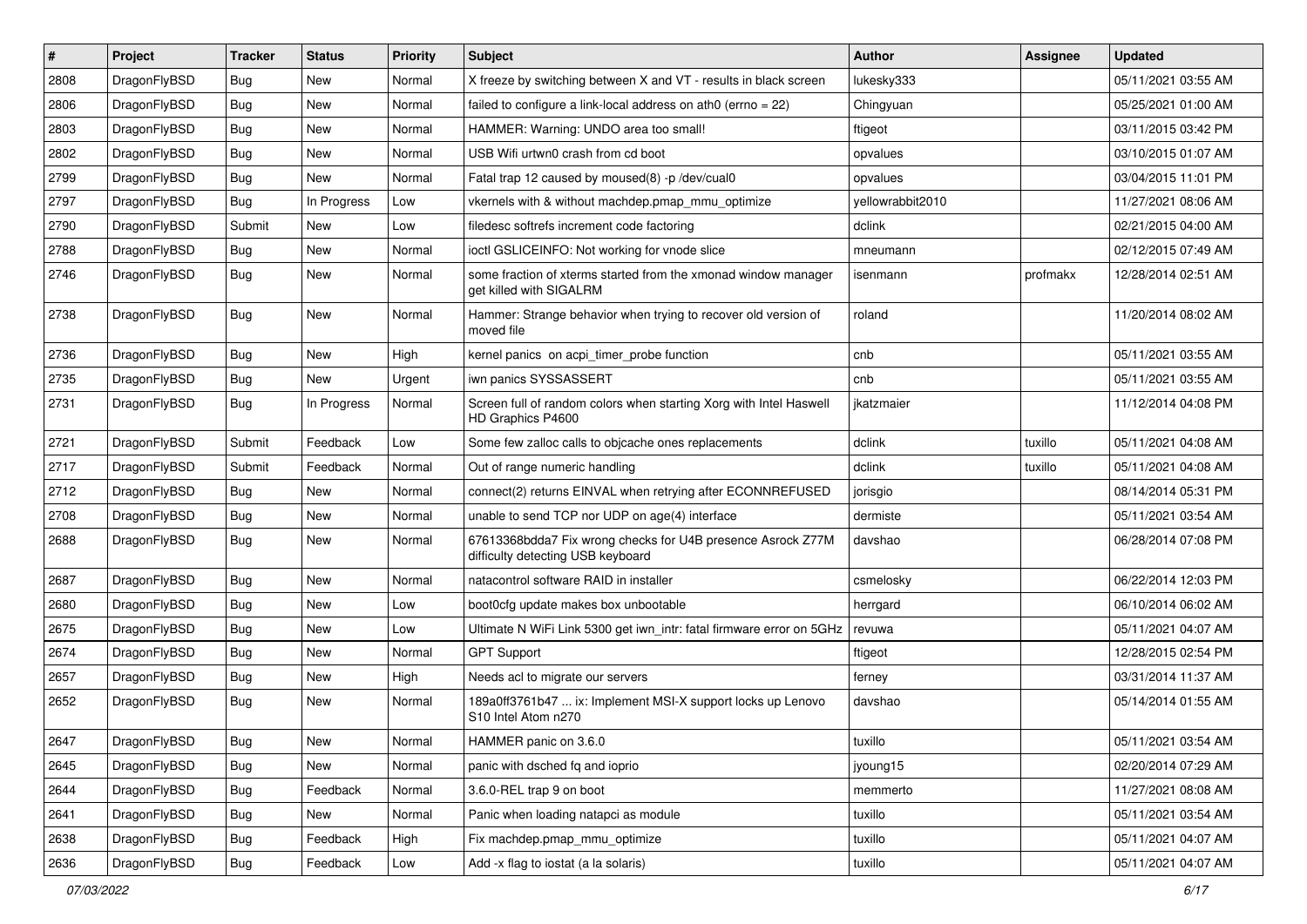| $\pmb{\#}$ | Project      | <b>Tracker</b> | <b>Status</b> | <b>Priority</b> | <b>Subject</b>                                                                                                 | <b>Author</b>     | Assignee  | Updated             |
|------------|--------------|----------------|---------------|-----------------|----------------------------------------------------------------------------------------------------------------|-------------------|-----------|---------------------|
| 2631       | DragonFlyBSD | Bug            | In Progress   | Low             | Verify library versioning current with full package build and switch it<br>on (after publishing packages)      | tuxillo           |           | 05/11/2021 04:06 AM |
| 2630       | DragonFlyBSD | <b>Bug</b>     | <b>New</b>    | Normal          | Bring in latest iconv fixes from FreeBSD10 as well as csmapper<br>updates                                      | tuxillo           |           | 05/11/2021 03:54 AM |
| 2629       | DragonFlyBSD | Bug            | <b>New</b>    | Normal          | Replace gcc44 with llvm34, clang34, and libc++                                                                 | tuxillo           |           | 06/02/2014 02:30 PM |
| 2626       | DragonFlyBSD | Bug            | <b>New</b>    | Normal          | iwn driver drops with error: "firmware error 'iwn_intr: fatal firmware<br>error"                               | rodyaj            |           | 01/09/2014 05:50 AM |
| 2622       | DragonFlyBSD | Bug            | <b>New</b>    | Normal          | VAIO FIT15E fn keys support                                                                                    | nonsolosoft       |           | 12/31/2013 01:31 AM |
| 2621       | DragonFlyBSD | <b>Bug</b>     | New           | Normal          | core dump using cdrom                                                                                          | nonsolosoft       |           | 12/27/2013 12:43 AM |
| 2620       | DragonFlyBSD | <b>Bug</b>     | <b>New</b>    | Normal          | moused problem                                                                                                 | FilippoMo         |           | 12/20/2013 10:32 AM |
| 2619       | DragonFlyBSD | Bug            | <b>New</b>    | Normal          | DragonFly 3.6 can't be installed on a 6TB volume                                                               | ftigeot           |           | 02/23/2014 11:55 PM |
| 2618       | DragonFlyBSD | <b>Bug</b>     | <b>New</b>    | Normal          | mouse problem on RELEASE-3_6_0                                                                                 | FilippoMo         |           | 12/20/2013 03:26 AM |
| 2617       | DragonFlyBSD | Bug            | Feedback      | Normal          | Possible issue with wireless mouse on 3.6 release                                                              | FilippoMo         |           | 01/14/2015 03:42 PM |
| 2611       | DragonFlyBSD | <b>Bug</b>     | <b>New</b>    | Normal          | Change in IP address results in network not working                                                            | phma              |           | 12/05/2013 07:55 PM |
| 2609       | DragonFlyBSD | Bug            | <b>New</b>    | Normal          | master: panic: assertion<br>"LWKT_TOKEN_HELD_ANY(vm_object_token(object))" failed in<br>swp pager lookup       | thomas.nikolajsen |           | 11/28/2013 11:36 AM |
| 2604       | DragonFlyBSD | <b>Bug</b>     | <b>New</b>    | Normal          | dell laptop does not boot with LATEST                                                                          | isenmann          |           | 11/20/2013 02:07 AM |
| 2598       | DragonFlyBSD | Bug            | <b>New</b>    | Normal          | i386 via USB Booting                                                                                           | mbzadegan         |           | 10/21/2013 02:28 AM |
| 2595       | DragonFlyBSD | Bug            | <b>New</b>    | Normal          | DragonFly 3.4.3 crashes on SUN Blade X6250 with Qlogic ISP 2432<br>FC card                                     | Turvamies         |           | 10/07/2013 11:53 AM |
| 2587       | DragonFlyBSD | Bug            | <b>New</b>    | Normal          | SATA DVD writer not detected by DragonFly                                                                      | srussell          |           | 09/04/2020 08:55 AM |
| 2586       | DragonFlyBSD | Bug            | <b>New</b>    | Normal          | pf: "modulate" state seems problematic                                                                         | srussell          |           | 09/25/2013 07:36 PM |
| 2585       | DragonFlyBSD | <b>Bug</b>     | <b>New</b>    | Normal          | Dfly 3.4.3 on ESXi 5.1, HP Smart Array P410 passthrough<br>recognised, but not functioning                     | yggdrasil         | swildner  | 05/09/2022 08:14 AM |
| 2577       | DragonFlyBSD | Bug            | <b>New</b>    | Normal          | virtio-blk iops performance is cpu limited on high end devices                                                 | gis278            | vsrinivas | 08/01/2013 02:28 PM |
| 2569       | DragonFlyBSD | <b>Bug</b>     | New           | Normal          | ctime NFS                                                                                                      | ferney            |           | 08/11/2013 04:35 AM |
| 2568       | DragonFlyBSD | Bug            | <b>New</b>    | Normal          | <b>AHCI</b> panic                                                                                              | josepht           |           | 06/07/2013 05:52 PM |
| 2565       | DragonFlyBSD | Bug            | New           | Normal          | "ifconfig ix0 up" panic                                                                                        | Itpig402a         |           | 06/03/2013 05:46 AM |
| 2557       | DragonFlyBSD | Bug            | New           | Normal          | stock 3.4.1 kernel halts during booting if dm and dm_target_crypt<br>are loaded and RAID controller is present | phma              |           | 05/12/2013 10:38 PM |
| 2556       | DragonFlyBSD | Bug            | Feedback      | Normal          | DragonFly v3.5.0.81.gd3479 - Process signal weirdness                                                          | tuxillo           |           | 12/17/2013 03:48 PM |
| 2552       | DragonFlyBSD | Bug            | <b>New</b>    | Low             | hammer recovery should indicate progress                                                                       | phma              |           | 05/03/2013 12:13 AM |
| 2549       | DragonFlyBSD | Bug            | In Progress   | Normal          | netgraph7: Kernel page fault.                                                                                  | russiane39        | nant      | 05/10/2013 11:20 PM |
| 2547       | DragonFlyBSD | Bug            | New           | High            | crashed while doing a dry run of pkg rolling-replace                                                           | phma              |           | 04/18/2013 10:40 PM |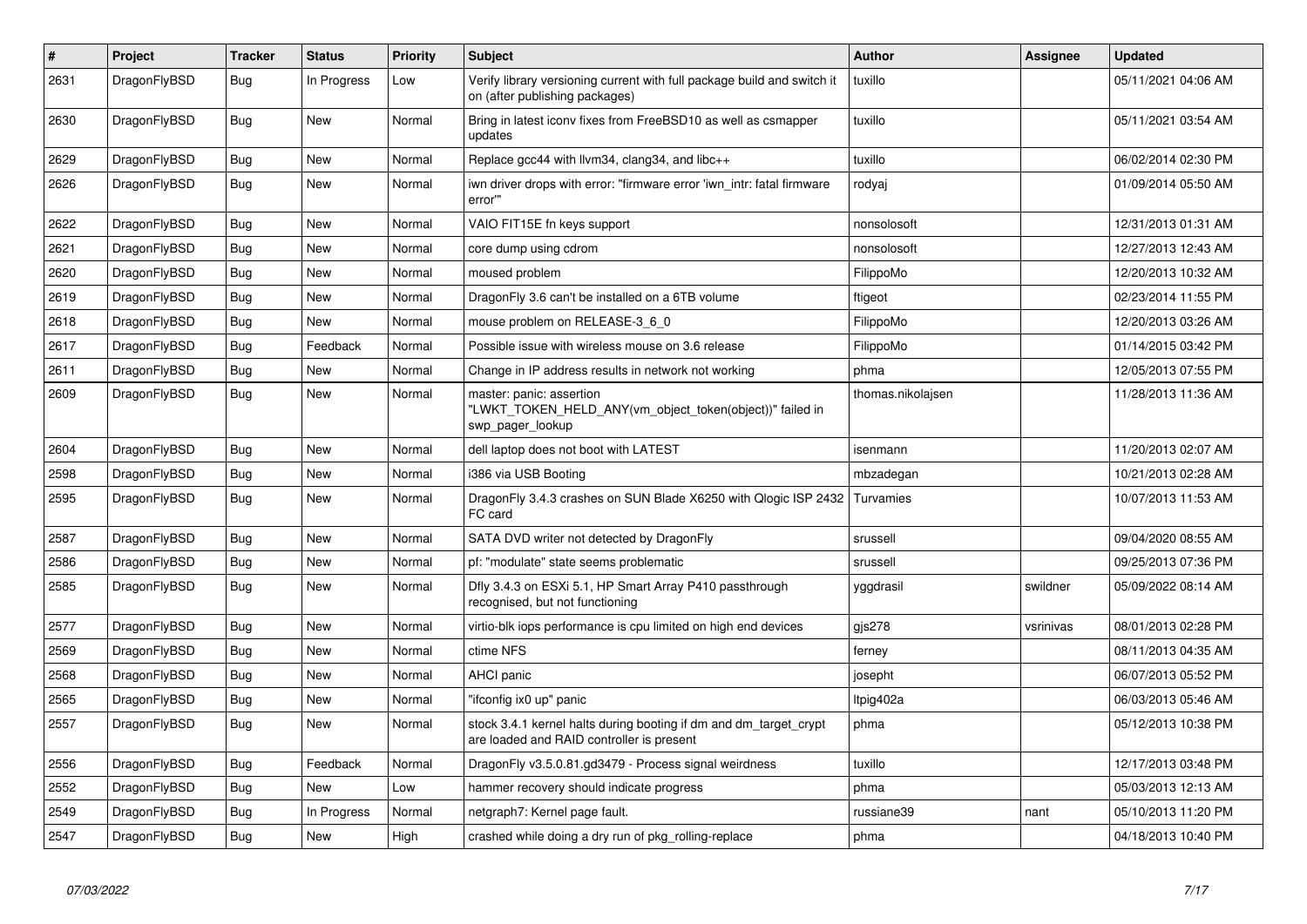| #    | Project      | <b>Tracker</b> | <b>Status</b> | <b>Priority</b> | Subject                                                                                                                      | Author            | Assignee | <b>Updated</b>      |
|------|--------------|----------------|---------------|-----------------|------------------------------------------------------------------------------------------------------------------------------|-------------------|----------|---------------------|
| 2544 | DragonFlyBSD | <b>Bug</b>     | New           | Normal          | live DVD system boot (menu option 1) caused db> prompt on<br>PE1950                                                          | estrabd           |          | 05/11/2021 03:54 AM |
| 2535 | DragonFlyBSD | <b>Bug</b>     | <b>New</b>    | Normal          | Imap processes apparentit blocked on disk I/O                                                                                | ftigeot           |          | 04/02/2013 09:31 AM |
| 2531 | DragonFlyBSD | Bug            | <b>New</b>    | Normal          | camcontrol fails to disable APM                                                                                              | m.lombardi85      |          | 03/23/2013 12:28 PM |
| 2529 | DragonFlyBSD | Bug            | <b>New</b>    | Low             | Sundance network adapter is not detected and attached                                                                        | kworr             |          | 03/25/2013 02:29 AM |
| 2526 | DragonFlyBSD | <b>Bug</b>     | New           | Normal          | hammer cleanup doesn't run on first day of DST                                                                               | pavalos           |          | 10/18/2016 05:28 PM |
| 2520 | DragonFlyBSD | <b>Bug</b>     | <b>New</b>    | Normal          | panic: assertion "IS_SERIALIZED((ifp->if_serializer))" failed in<br>if_default_serialize_assert at /usr/src/sys/net/if.c:437 | ano               |          | 03/09/2013 12:14 AM |
| 2509 | DragonFlyBSD | <b>Bug</b>     | <b>New</b>    | Normal          | Redefinition of DIRBLKSIZ in restore(8)                                                                                      | swildner          |          | 06/04/2022 04:40 AM |
| 2499 | DragonFlyBSD | <b>Bug</b>     | In Progress   | Urgent          | DRAGONFLY_3_2 lockd not responding correctly                                                                                 | Nerzhul           |          | 01/22/2013 12:47 PM |
| 2498 | DragonFlyBSD | <b>Bug</b>     | New           | Normal          | DFBSD v3.2.2-RELEASE - LIST_FIRST(&bp->b_dep) == NULL"<br>failed in vfs_vmio_release                                         | tuxillo           |          | 05/31/2022 04:09 PM |
| 2496 | DragonFlyBSD | Bug            | <b>New</b>    | Normal          | NTFS malloc limit exceeded                                                                                                   | plasmob           | tuxillo  | 02/19/2013 08:47 AM |
| 2495 | DragonFlyBSD | Bug            | New           | High            | DFBSD v3.3.0.960.g553fe7 - ocnt != 0" failed in<br>prop_object_release                                                       | tuxillo           |          | 05/31/2022 04:08 PM |
| 2493 | DragonFlyBSD | Bug            | <b>New</b>    | Normal          | vidcontrol: invalid video mode name                                                                                          | Svarov            |          | 01/24/2013 09:55 AM |
| 2490 | DragonFlyBSD | <b>Bug</b>     | <b>New</b>    | Normal          | nmalloc should color addresses to avoid cache bank conflictsw                                                                | vsrinivas         |          | 06/10/2014 05:51 AM |
| 2489 | DragonFlyBSD | <b>Bug</b>     | <b>New</b>    | Normal          | nmalloc doesn't cache VA for allocations > 8KB                                                                               | vsrinivas         |          | 06/10/2014 05:51 AM |
| 2473 | DragonFlyBSD | Bug            | New           | Normal          | Kernel crash when trying to up the wpi0 device (Dfly<br>v3.3.0.758.g47388-DEVELOPMENT)                                       | tomaz             |          | 02/24/2014 08:50 AM |
| 2459 | DragonFlyBSD | Bug            | Feedback      | Normal          | apic problems with HP Probook 4510s                                                                                          | thowe             |          | 11/27/2021 08:22 AM |
| 2453 | DragonFlyBSD | <b>Bug</b>     | New           | Normal          | panic: assertion "gd->gd_spinlocks == 0" failed                                                                              | Johannes.Hofmann  |          | 11/12/2012 12:54 PM |
| 2444 | DragonFlyBSD | <b>Bug</b>     | <b>New</b>    | Normal          | Crash during Hammer overnight cleanup                                                                                        | justin            |          | 11/04/2012 07:58 AM |
| 2438 | DragonFlyBSD | Submit         | Feedback      | Normal          | <b>TRIM</b> fixes                                                                                                            | Anonymous         | tuxillo  | 05/11/2021 03:45 AM |
| 2436 | DragonFlyBSD | <b>Bug</b>     | New           | Normal          | panic: assertion "lp->lwp_qcpu == dd->cpuid" failed in<br>dfly_acquire_curproc                                               | thomas.nikolajsen |          | 01/23/2013 11:07 AM |
| 2434 | DragonFlyBSD | Bug            | <b>New</b>    | Normal          | BTX Halted - Boot fails on USB/GUI                                                                                           | lucmv             |          | 10/17/2012 08:12 PM |
| 2430 | DragonFlyBSD | Bug            | New           | Normal          | Alternate Password Hash method                                                                                               | robin.carey1      |          | 10/07/2012 06:28 AM |
| 2423 | DragonFlyBSD | Bug            | <b>New</b>    | Urgent          | After multiple panics/locks, hitting KKASSERT in<br>hammer init cursor                                                       | rumcic            |          | 09/18/2012 02:28 AM |
| 2421 | DragonFlyBSD | <b>Bug</b>     | New           | High            | Kernel panic: vm_fault: page 0xc0f70000 not busy!                                                                            | lentferj          |          | 10/03/2012 08:16 AM |
| 2416 | DragonFlyBSD | <b>Bug</b>     | New           | Normal          | 'entry can be removed on mounted nfs filesystem                                                                              | ftigeot           | tuxillo  | 06/03/2014 04:40 AM |
| 2414 | DragonFlyBSD | <b>Bug</b>     | In Progress   | Normal          | Lenovo S10 acpi freeze (not new)                                                                                             | davshao           |          | 05/11/2021 04:13 AM |
| 2412 | DragonFlyBSD | <b>Bug</b>     | New           | Normal          | wlan0 fails to get address via dhclient                                                                                      | nonsolosoft       |          | 08/30/2012 05:55 AM |
| 2403 | DragonFlyBSD | Bug            | New           | Low             | newfs -E doesn't handle /dev/serno device names properly                                                                     | ftigeot           |          | 08/17/2012 05:07 AM |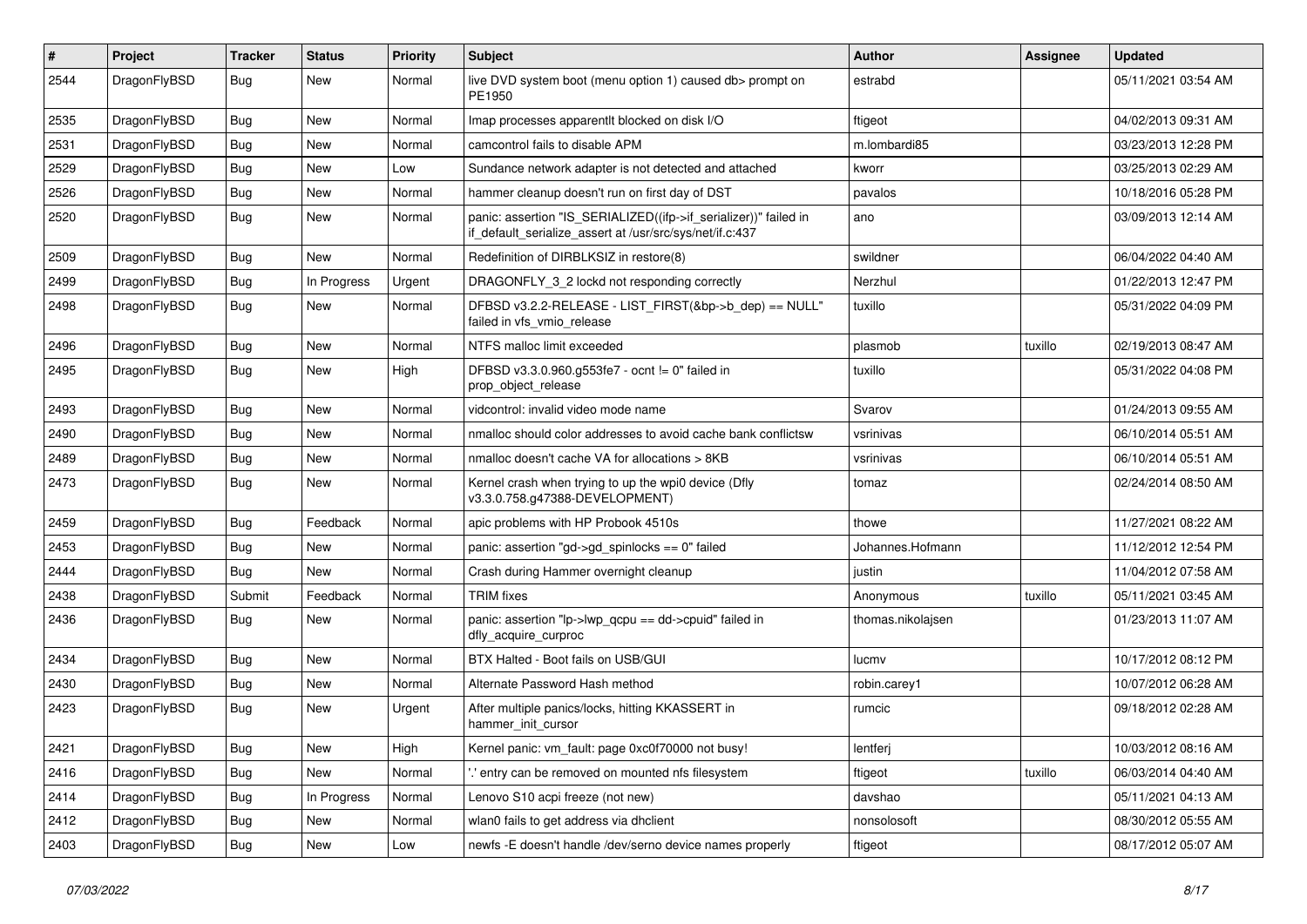| $\sharp$ | Project      | <b>Tracker</b> | <b>Status</b> | <b>Priority</b> | <b>Subject</b>                                                                             | <b>Author</b>     | Assignee  | <b>Updated</b>      |
|----------|--------------|----------------|---------------|-----------------|--------------------------------------------------------------------------------------------|-------------------|-----------|---------------------|
| 2396     | DragonFlyBSD | Bug            | Feedback      | High            | Latest 3.1 development version core dumps while destroying master<br><b>PFS</b>            | sgeorge           |           | 01/23/2013 04:10 PM |
| 2391     | DragonFlyBSD | Bug            | In Progress   | Normal          | System lock with ahci and acpi enabled on ATI RS690 chipset with<br>SMB600 sata controller | jorisgio          | vadaszi   | 06/03/2015 03:51 PM |
| 2389     | DragonFlyBSD | <b>Bug</b>     | <b>New</b>    | Normal          | computer crashed while listing processes                                                   | phma              |           | 06/18/2012 02:49 PM |
| 2387     | DragonFlyBSD | Bug            | New           | Normal          | hammer ignores -t during dedup                                                             | phma              |           | 06/17/2012 12:30 PM |
| 2371     | DragonFlyBSD | Bug            | New           | Normal          | Timezone problem with America/Sao Paulo                                                    | raitech           |           | 05/17/2012 01:42 PM |
| 2370     | DragonFlyBSD | <b>Bug</b>     | <b>New</b>    | Normal          | panic: ffs_valloc: dup alloc                                                               | marino            | vsrinivas | 02/01/2013 09:28 AM |
| 2369     | DragonFlyBSD | Bug            | <b>New</b>    | Normal          | panic: Bad link elm 0xffffffe07edf6068 next->prev != elm                                   | jaydg             |           | 08/15/2012 03:04 AM |
| 2360     | DragonFlyBSD | Bug            | In Progress   | Normal          | Wishlist: virtio driver import                                                             | vsrinivas         |           | 06/04/2022 04:16 AM |
| 2358     | DragonFlyBSD | <b>Bug</b>     | In Progress   | Normal          | DFBSD v3.0.2.32.g928ca - panic: hammer: insufficient undo FIFO<br>space!                   | tuxillo           | tuxillo   | 05/10/2021 02:50 AM |
| 2353     | DragonFlyBSD | <b>Bug</b>     | In Progress   | Normal          | panic: assertion "gd->gd_spinlocks_wr == 0" failed in<br>bsd4_schedulerclock               | jaydg             | alexh     | 11/28/2012 01:57 AM |
| 2351     | DragonFlyBSD | <b>Bug</b>     | In Progress   | Normal          | DFBSD v3.1.0.579.g44ccf - Stuck during startup, random freezes                             | tuxillo           |           | 04/24/2012 08:21 AM |
| 2347     | DragonFlyBSD | Bug            | Feedback      | High            | Hammer PFSes destroy does not give back full space allocated to<br><b>PFS</b>              | sgeorge           |           | 07/19/2012 01:11 AM |
| 2345     | DragonFlyBSD | <b>Bug</b>     | In Progress   | Normal          | DFBSD v3.1.0.457.gd679f - NFS panic on diskless station                                    | tuxillo           |           | 04/07/2012 05:22 PM |
| 2331     | DragonFlyBSD | Bug            | <b>New</b>    | Normal          | reading mouse mode from unopen file descriptor hangs mouse<br>driver                       | phma              |           | 03/14/2012 09:43 AM |
| 2329     | DragonFlyBSD | Bug            | <b>New</b>    | Normal          | ibm x3550 & acpi                                                                           | ano               |           | 06/03/2014 11:37 AM |
| 2324     | DragonFlyBSD | Bug            | New           | Normal          | natacotrol support > 2TB not working even after the ftigeot patch                          | zenny             |           | 03/03/2012 01:00 AM |
| 2319     | DragonFlyBSD | <b>Bug</b>     | New           | Normal          | crypt/passwd forward compat                                                                | c.turner1         |           | 02/28/2012 12:39 PM |
| 2316     | DragonFlyBSD | Bug            | New           | Normal          | Ungraceful invalid password handling for adding a new user in the<br>installer             | rune              |           | 04/27/2012 11:23 PM |
| 2311     | DragonFlyBSD | <b>Bug</b>     | <b>New</b>    | Normal          | Xorg crash having something to do with drm                                                 | phma              |           | 02/22/2012 09:59 AM |
| 2308     | DragonFlyBSD | Bug            | New           | Normal          | System freeze when unloading snd hda                                                       | jaydg             |           | 02/19/2012 07:15 AM |
| 2306     | DragonFlyBSD | <b>Bug</b>     | <b>New</b>    | Normal          | a crash starts the kernel debugger in text mode, but just reboots in X                     | phma              |           | 02/11/2012 08:02 PM |
| 2297     | DragonFlyBSD | <b>Bug</b>     | <b>New</b>    | Normal          | strange NFS (client) error messages / problems                                             | Anonymous         |           | 02/19/2012 02:59 PM |
| 2296     | DragonFlyBSD | <b>Bug</b>     | In Progress   | High            | panic: assertion "m->wire count > 0" failed                                                | thomas.nikolajsen |           | 08/30/2012 06:09 AM |
| 2292     | DragonFlyBSD | Bug            | New           | Normal          | re interface with jumbo frames (mtu larger than 1500) hangs after<br>some traffic          | Anonymous         |           | 01/31/2012 12:11 AM |
| 2288     | DragonFlyBSD | <b>Bug</b>     | Feedback      | Normal          | Random IO performance loss introduced since January 1st                                    | lentferj          |           | 01/23/2013 04:21 PM |
| 2287     | DragonFlyBSD | Bug            | <b>New</b>    | Normal          | HAMMER(ROOT) Illegal UNDO TAIL signature at<br>300000001967c000                            | y0n3t4n1          |           | 11/07/2018 01:22 AM |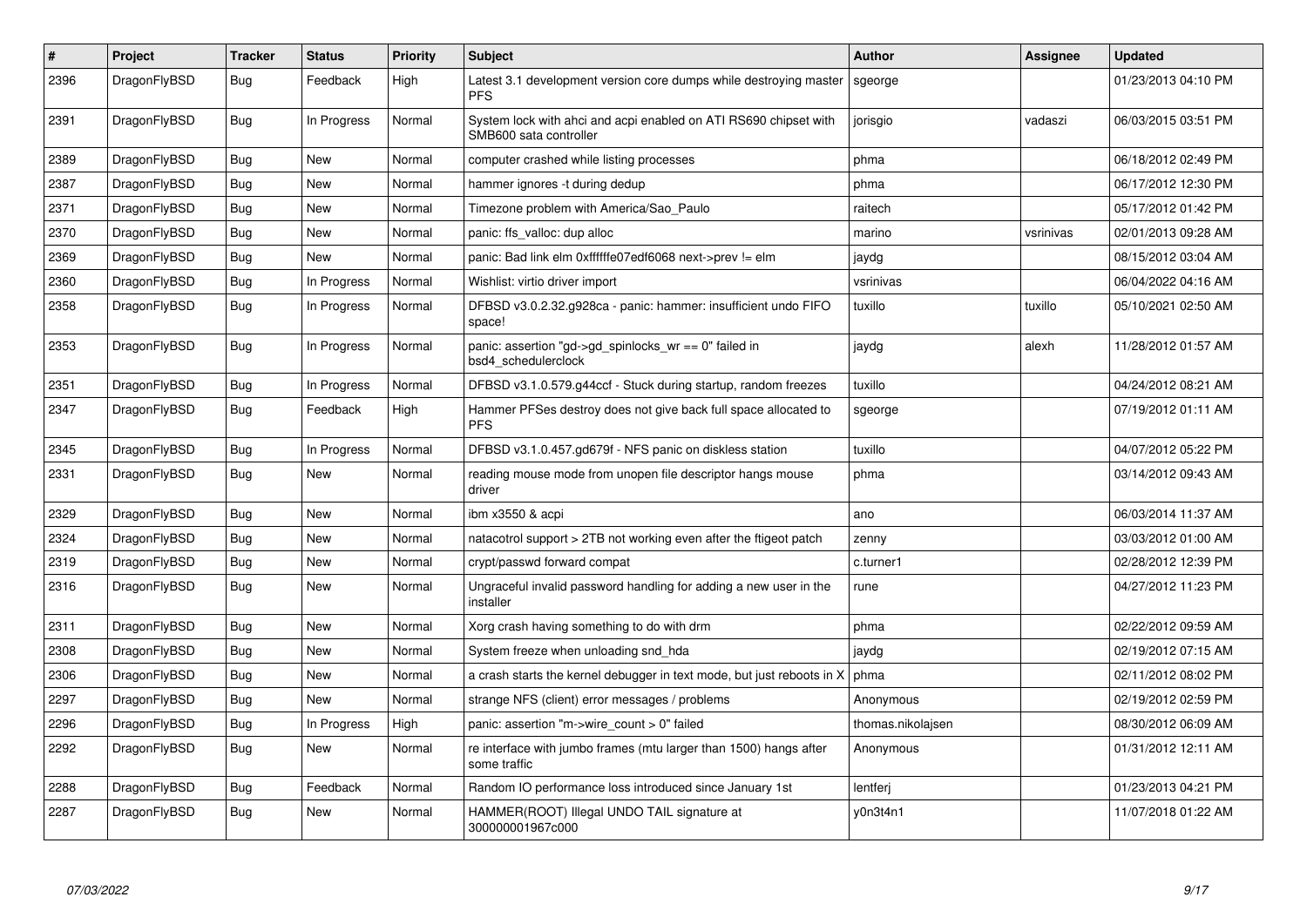| $\sharp$ | Project      | <b>Tracker</b> | <b>Status</b> | <b>Priority</b> | Subject                                                                                                    | Author       | Assignee | <b>Updated</b>      |
|----------|--------------|----------------|---------------|-----------------|------------------------------------------------------------------------------------------------------------|--------------|----------|---------------------|
| 2283     | DragonFlyBSD | Bug            | New           | Normal          | DFBSD DragonFly v2.13.0.957.g4f459 - pmap_release: page<br>should already be gone 0xc27120bc               | tuxillo      |          | 01/23/2012 03:03 AM |
| 2282     | DragonFlyBSD | Bug            | In Progress   | Normal          | gdb segfaults with certain corefiles                                                                       | tuxillo      |          | 01/18/2012 04:40 PM |
| 2265     | DragonFlyBSD | <b>Bug</b>     | New           | Normal          | mbsrtowcs does not properly handle invalid mbstate t in ps                                                 | c.turner1    | swildner | 01/10/2012 07:56 PM |
| 2254     | DragonFlyBSD | Bug            | New           | Normal          | panic: assertion "ref < &td->td_toks_end" failed in lwkt_gettoken at<br>/usr/src/sys/kern/lwkt_token.c:588 | eocallaghan  |          | 12/05/2011 10:21 PM |
| 2252     | DragonFlyBSD | Bug            | New           | Low             | snd_hda not useable if loaded via /boot/loader.conf                                                        | xbit         | swildner | 12/14/2011 12:23 AM |
| 2250     | DragonFlyBSD | Bug            | New           | Normal          | Kernel panic                                                                                               | adamk        |          | 11/23/2018 01:10 AM |
| 2248     | DragonFlyBSD | Bug            | <b>New</b>    | Normal          | sysctl panic                                                                                               | pavalos      |          | 11/23/2011 06:23 PM |
| 2245     | DragonFlyBSD | Bug            | New           | Normal          | panic: assertion "ref < &td->td_toks_end" failed in lwkt_gettoken at<br>/usr/src/sys/kern/lwkt token.c:588 | juanfra684   |          | 11/22/2011 07:41 PM |
| 2224     | DragonFlyBSD | Bug            | New           | Normal          | v2.13.0.291.gaa7ec - Panic on fq while installing world                                                    | tuxillo      |          | 11/18/2011 01:40 AM |
| 2210     | DragonFlyBSD | Bug            | New           | Normal          | Bugtracker cannot assign default project for new users                                                     | ahuete.devel |          | 11/17/2011 11:30 AM |
| 2199     | DragonFlyBSD | Bug            | New           | Normal          | screen segfaults if utmpx isn't present                                                                    | pavalos      |          | 11/15/2011 10:52 PM |
| 2182     | DragonFlyBSD | Bug            | New           | Normal          | if msk PHY FIFO underrun/overflow                                                                          | nonsolosoft  |          | 09/03/2012 06:39 AM |
| 2171     | DragonFlyBSD | Bug            | <b>New</b>    | Normal          | DFBSD v2.13.0.151.gdc8442 - panic: assertion "(*ptep &<br>(PG MANAGED PG V)) == PG V"                      | tuxillo      |          | 11/04/2011 05:06 PM |
| 2167     | DragonFlyBSD | Bug            | <b>New</b>    | Normal          | shutdown/reboot fails after uptime msg                                                                     | marino       |          | 11/28/2011 03:01 AM |
| 2166     | DragonFlyBSD | Bug            | <b>New</b>    | Normal          | DFBSD v2.13.0.109.g05b9d - Strange lockups                                                                 | tuxillo      |          | 10/29/2011 11:20 AM |
| 2164     | DragonFlyBSD | Bug            | New           | Normal          | panic on reboot from usb.                                                                                  | eocallaghan  |          | 10/27/2011 09:29 AM |
| 2161     | DragonFlyBSD | Bug            | New           | Normal          | Outdated xorg.conf file gets installed into etc and screws up mouse                                        | eocallaghan  |          | 10/27/2011 01:51 PM |
| 2158     | DragonFlyBSD | Bug            | New           | Normal          | iwn panics with assertion on boot.                                                                         | eocallaghan  |          | 10/24/2011 04:13 PM |
| 2154     | DragonFlyBSD | Bug            | New           | Normal          | vkernel copyout() doesn't return EFAULT on error                                                           | vsrinivas    |          | 10/20/2011 03:53 AM |
| 2153     | DragonFlyBSD | Bug            | New           | Normal          | Too many unuseful warnings at boot                                                                         | juanfra684   |          | 10/18/2011 10:16 PM |
| 2141     | DragonFlyBSD | Bug            | New           | Urgent          | loader and/or documentation broken                                                                         | sjg          |          | 01/20/2012 10:51 AM |
| 2140     | DragonFlyBSD | Bug            | <b>New</b>    | High            | hammer_io_delallocate panic with 'duplicate entry' message                                                 | ttw          |          | 10/07/2011 12:22 PM |
| 2138     | DragonFlyBSD | Bug            | New           | Normal          | > 100% CPU usage                                                                                           | robin.carey1 |          | 09/26/2011 12:20 PM |
| 2136     | DragonFlyBSD | Bug            | New           | Normal          | socketpair() doesn't free file descriptors on copyout failure                                              | vsrinivas    |          | 04/05/2013 09:13 AM |
| 2129     | DragonFlyBSD | <b>Bug</b>     | New           | Normal          | DFBSD v2.11.0.661.gf9438 i386 - panic: lockmgr thrd sleep                                                  | tuxillo      |          | 09/05/2011 09:49 AM |
| 2125     | DragonFlyBSD | <b>Bug</b>     | New           | Normal          | Weird garbage in dmesg                                                                                     | herrgard     |          | 08/30/2011 08:04 PM |
| 2124     | DragonFlyBSD | <b>Bug</b>     | <b>New</b>    | Normal          | getty repeating too quickly on port /dev/ttyv0                                                             | sgeorge.ml   |          | 09/01/2011 04:28 AM |
| 2123     | DragonFlyBSD | <b>Bug</b>     | New           | Normal          | hammer is losing files                                                                                     | schmir       |          | 08/30/2011 07:56 PM |
| 2122     | DragonFlyBSD | Submit         | New           | Normal          | [Review] Fixes to the VFS layer                                                                            | ftigeot      |          | 05/31/2022 03:25 PM |
| 2117     | DragonFlyBSD | <b>Bug</b>     | New           | High            | ACPI and/or bce(4) problem with 2.11.0.673.g0d557 on HP DL380<br>G6                                        | pauska       |          | 08/22/2011 10:15 AM |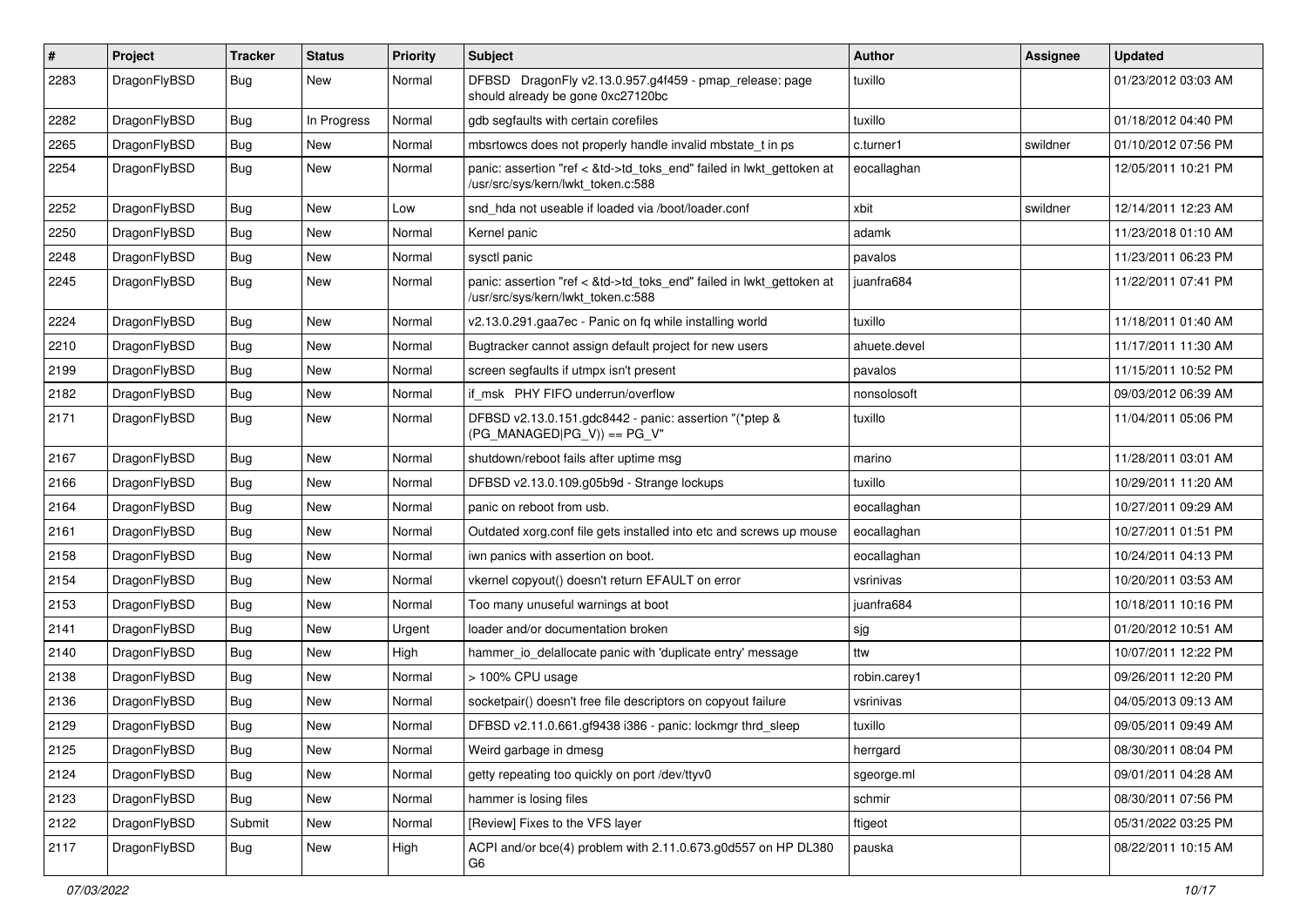| $\pmb{\#}$ | Project      | <b>Tracker</b> | <b>Status</b> | Priority | Subject                                                                                    | <b>Author</b> | <b>Assignee</b> | <b>Updated</b>      |
|------------|--------------|----------------|---------------|----------|--------------------------------------------------------------------------------------------|---------------|-----------------|---------------------|
| 2115       | DragonFlyBSD | Bug            | <b>New</b>    | Normal   | [msk] system freeze after receive some paquet                                              | bsdsx         |                 | 08/22/2011 10:22 AM |
| 2113       | DragonFlyBSD | Bug            | <b>New</b>    | Normal   | nmalloc threaded program fork leak                                                         | vsrinivas     | vsrinivas       | 08/11/2011 07:25 PM |
| 2107       | DragonFlyBSD | Bug            | New           | Normal   | 2.10.1 sata dvd drive issue                                                                | ausppc        |                 | 07/31/2011 08:41 PM |
| 2104       | DragonFlyBSD | Bug            | <b>New</b>    | Normal   | network configuration seg. fault on install CD                                             | navratil      |                 | 07/26/2011 07:55 AM |
| 2100       | DragonFlyBSD | Bug            | Feedback      | Normal   | devfs related panic                                                                        | sepherosa     | alexh           | 07/10/2011 02:29 PM |
| 2099       | DragonFlyBSD | Bug            | <b>New</b>    | Normal   | page fault panic in vm system                                                              | pavalos       |                 | 07/10/2011 08:51 AM |
| 2098       | DragonFlyBSD | Submit         | <b>New</b>    | Normal   | [PATCH] correct ath man page example<br>(/usr/src/share/man/man4/ath.4)                    | nobody        |                 | 11/15/2011 12:27 AM |
| 2095       | DragonFlyBSD | Bug            | <b>New</b>    | Low      | Running installer post-install: Unsupported DFUI transport "                               | greenrd       |                 | 06/26/2011 09:20 AM |
| 2094       | DragonFlyBSD | Bug            | <b>New</b>    | Normal   | Segfault when gdb printing backtrace from core dump                                        | greenrd       |                 | 06/25/2011 04:14 PM |
| 2092       | DragonFlyBSD | Bug            | <b>New</b>    | Normal   | Panic: Bad link elm 0x next->prev != elm                                                   | masterblaster | dillon          | 12/04/2011 12:49 PM |
| 2090       | DragonFlyBSD | Bug            | Feedback      | Normal   | snd_hda does not support headphone automute                                                | justin        |                 | 03/29/2012 08:03 PM |
| 2085       | DragonFlyBSD | Bug            | New           | Normal   | panic: assertion: (m->flags & PG_MAPPED) == 0 in<br>vm_page_free_toq                       | vsrinivas     |                 | 06/10/2011 07:48 AM |
| 2084       | DragonFlyBSD | Bug            | <b>New</b>    | Normal   | DFBSD v2.11.0.242.g4d317 - panic: zone: entry not free                                     | tuxillo       |                 | 07/03/2012 01:23 AM |
| 2082       | DragonFlyBSD | Bug            | New           | Normal   | dfbsd 2.10.1 amd64 - mc port build error with 'bmake bin-install'                          | sun-doctor    |                 | 05/25/2011 07:18 PM |
| 2081       | DragonFlyBSD | Bug            | Feedback      | Normal   | Panic on device "detach" / "failure"                                                       | vsrinivas     |                 | 02/29/2012 07:11 AM |
| 2080       | DragonFlyBSD | Bug            | <b>New</b>    | Normal   | panic: lockmgr thrd_sleep: called from interrupt, ipi, or hard code<br>section             | rumcic        |                 | 05/30/2011 05:06 PM |
| 2078       | DragonFlyBSD | Bug            | <b>New</b>    | Normal   | DFBSD i386 v2.11.0.201.g3ed2f - Panic during installworld into a<br>vn0 device             | tuxillo       |                 | 05/19/2011 07:50 PM |
| 2077       | DragonFlyBSD | Bug            | <b>New</b>    | Normal   | USB devices conflicting                                                                    | srussell      |                 | 05/17/2011 05:12 PM |
| 2075       | DragonFlyBSD | Bug            | <b>New</b>    | Normal   | pflogd on x86 64                                                                           | fanch         |                 | 05/16/2011 04:04 PM |
| 2072       | DragonFlyBSD | Bug            | <b>New</b>    | Normal   | Fatal trap 12: stopped at lwkt send ipig3                                                  | rumcic        |                 | 05/17/2011 04:12 AM |
| 2071       | DragonFlyBSD | Bug            | New           | High     | Panic on assertion: (int)(flg->seq - seq) > 0 in hammer_flusher_flush<br>after inode error | vsrinivas     |                 | 06/12/2011 07:59 AM |
| 2067       | DragonFlyBSD | Bug            | <b>New</b>    | Normal   | sound/pcm: "play interrupt timeout, channel dead"                                          | matthiasr     |                 | 05/11/2021 03:55 AM |
| 2061       | DragonFlyBSD | Bug            | New           | Normal   | USB keyboard boot panic                                                                    | sjg           |                 | 05/04/2012 12:20 AM |
| 2055       | DragonFlyBSD | Bug            | New           | Normal   | $ssh + IPV6 + bridge \Rightarrow$ connection freezes                                       | steve         |                 | 04/24/2011 07:13 PM |
| 2052       | DragonFlyBSD | Bug            | New           | Normal   | Kernel panic: CPU APIC ID out of range                                                     | Anonymous     |                 | 05/02/2011 11:06 AM |
| 2051       | DragonFlyBSD | Bug            | New           | Normal   | No ipv6 lan route entry created on 2.10                                                    | ftigeot       |                 | 04/21/2011 10:37 AM |
| 2048       | DragonFlyBSD | <b>Bug</b>     | New           | Normal   | panic: ffs_sync: rofs mod                                                                  | pavalos       |                 | 04/12/2011 05:45 AM |
| 2045       | DragonFlyBSD | <b>Bug</b>     | New           | Normal   | ral(4): Fatal trap 12: page fault while in kernel mode (two panics)                        | herrgard      |                 | 11/03/2011 05:34 PM |
| 2042       | DragonFlyBSD | <b>Bug</b>     | New           | Normal   | kernel panic, when run boot0cfg                                                            | sepherosa     |                 | 05/31/2022 03:01 PM |
| 2037       | DragonFlyBSD | Bug            | Feedback      | Normal   | Panic Bad link elm while building packages                                                 | ftigeot       | dillon          | 04/21/2011 07:20 AM |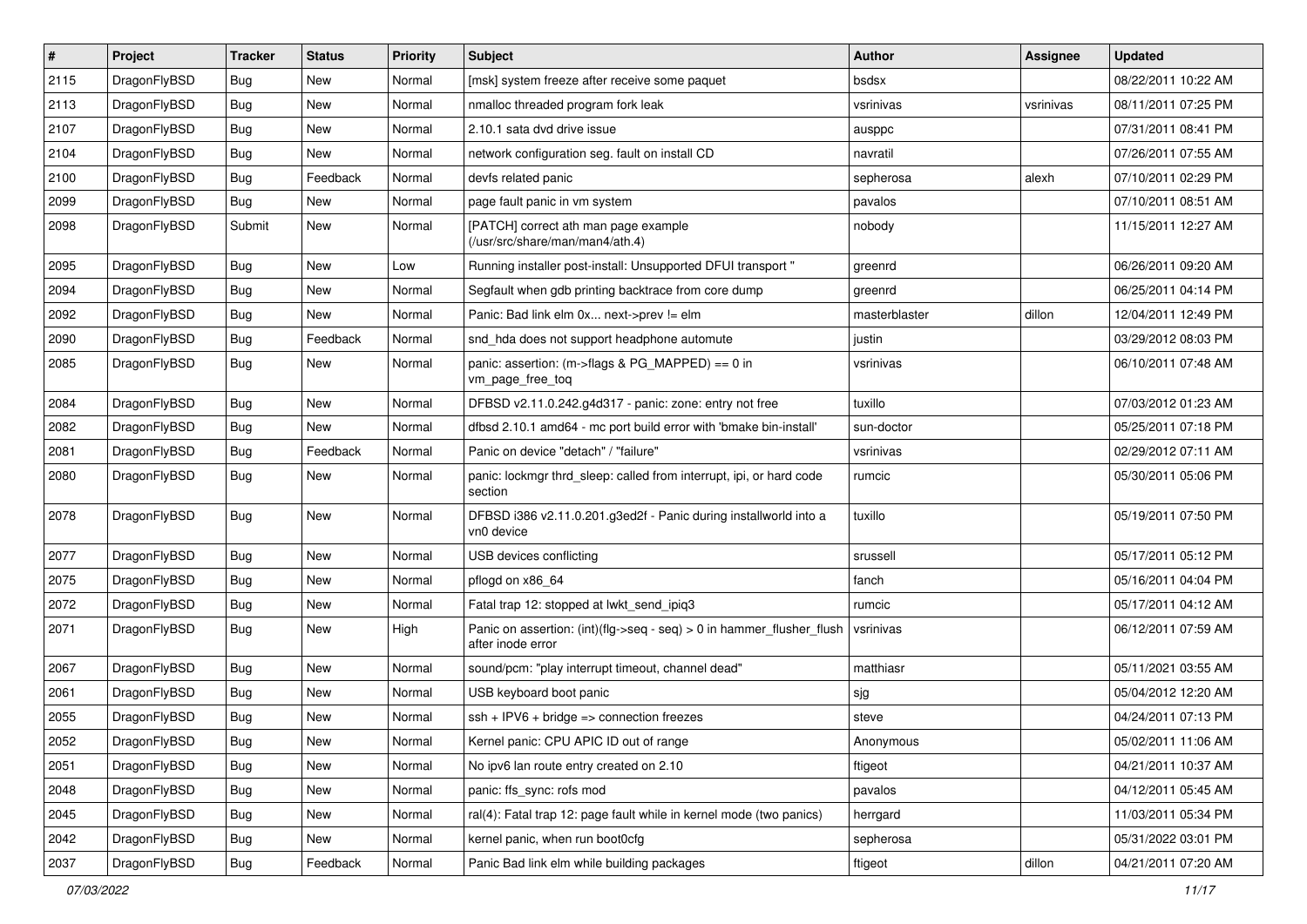| $\#$ | Project      | <b>Tracker</b> | <b>Status</b> | <b>Priority</b> | Subject                                                                                                                                                                                           | <b>Author</b>      | Assignee | <b>Updated</b>      |
|------|--------------|----------------|---------------|-----------------|---------------------------------------------------------------------------------------------------------------------------------------------------------------------------------------------------|--------------------|----------|---------------------|
| 2020 | DragonFlyBSD | <b>Bug</b>     | New           | Low             | Port brcm80211 driver from Linux to DragonFly BSD                                                                                                                                                 | studer             |          | 03/05/2011 10:54 PM |
| 2013 | DragonFlyBSD | <b>Bug</b>     | In Progress   | Normal          | oversized DMA request loop                                                                                                                                                                        | josepht            |          | 05/11/2021 04:06 AM |
| 2008 | DragonFlyBSD | <b>Bug</b>     | New           | Normal          | lwkt_setcpu_remote: td->td_flags 00800621 console flood                                                                                                                                           | pavalos            |          | 03/06/2011 09:37 PM |
| 2004 | DragonFlyBSD | Bug            | <b>New</b>    | Normal          | LWKT WAIT IPIQ panic                                                                                                                                                                              | steve              |          | 03/08/2011 05:46 PM |
| 1990 | DragonFlyBSD | <b>Bug</b>     | New           | Normal          | /mnt too large to mount                                                                                                                                                                           | peur.neu           |          | 02/16/2011 11:24 PM |
| 1984 | DragonFlyBSD | Bug            | New           | Normal          | hammer mount fails after crash - HAMMER: FIFO record bad head<br>signature                                                                                                                        | thomas.nikolajsen  |          | 03/08/2011 06:57 PM |
| 1982 | DragonFlyBSD | <b>Bug</b>     | New           | Low             | There is no linuxulator on x86-64                                                                                                                                                                 | herrgard           |          | 05/31/2022 02:25 PM |
| 1975 | DragonFlyBSD | Bug            | New           | Normal          | Applications seg fault in select() and poll()                                                                                                                                                     | rumcic             |          | 05/31/2022 02:58 PM |
| 1969 | DragonFlyBSD | <b>Bug</b>     | <b>New</b>    | Normal          | pf-related network problem                                                                                                                                                                        | pavalos            | lentferj | 02/01/2011 06:57 PM |
| 1964 | DragonFlyBSD | Bug            | New           | Normal          | iwn (panic assertion : wlan_assert_serialized)                                                                                                                                                    | sjmm.ptr           | josepht  | 02/01/2011 12:57 PM |
| 1961 | DragonFlyBSD | Bug            | <b>New</b>    | Normal          | Can't create dump from DDB                                                                                                                                                                        | shamaz             |          | 01/29/2011 09:02 PM |
| 1959 | DragonFlyBSD | Bug            | New           | Normal          | DFBSD v2.9.1.422.gc98f2 - Panic during boot - IPv6 and PF                                                                                                                                         | tuxillo            |          | 01/13/2011 03:37 AM |
| 1951 | DragonFlyBSD | <b>Bug</b>     | <b>New</b>    | Normal          | dma_timeouts at phyaddr on a good hdd                                                                                                                                                             | peur.neu           |          | 01/04/2011 07:12 AM |
| 1949 | DragonFlyBSD | <b>Bug</b>     | New           | Normal          | iwn panic                                                                                                                                                                                         | pavalos            |          | 01/30/2011 03:21 AM |
| 1947 | DragonFlyBSD | <b>Bug</b>     | New           | Low             | GA-880GM-UD2H (rev. 1.3) AHCI fails to detect disks at the end of<br>the RAID controller                                                                                                          | eocallaghan        |          | 11/27/2021 08:46 AM |
| 1946 | DragonFlyBSD | Bug            | <b>New</b>    | Normal          | ieee80211 panic                                                                                                                                                                                   | pavalos            | josepht  | 01/27/2011 06:00 PM |
| 1944 | DragonFlyBSD | <b>Bug</b>     | New           | Normal          | panic: backing object 0xdea7b258 was somehow re-referenced<br>during collapse!                                                                                                                    | sepherosa          |          | 12/27/2010 02:06 AM |
| 1943 | DragonFlyBSD | <b>Bug</b>     | New           | Normal          | hammer assertion panic                                                                                                                                                                            | peter              |          | 12/27/2010 12:45 AM |
| 1942 | DragonFlyBSD | <b>Bug</b>     | New           | Normal          | locking against myself in getcacheblk()?                                                                                                                                                          | qhwt.dfly          |          | 05/31/2022 02:15 PM |
| 1941 | DragonFlyBSD | <b>Bug</b>     | New           | Normal          | wlan config crash                                                                                                                                                                                 | abandon.every.hope |          | 12/24/2010 07:54 PM |
| 1939 | DragonFlyBSD | Bug            | New           | Normal          | Panic on nightly build and stress test box                                                                                                                                                        | lentferj           |          | 12/18/2010 08:41 AM |
| 1935 | DragonFlyBSD | Bug            | New           | Normal          | mouse does not work after switching between x and console                                                                                                                                         | shamaz             |          | 12/13/2010 10:06 AM |
| 1923 | DragonFlyBSD | Bug            | New           | Normal          | Abysmal NFS performance with IPv6                                                                                                                                                                 | ftigeot            |          | 12/05/2010 09:34 PM |
| 1921 | DragonFlyBSD | <b>Bug</b>     | In Progress   | Normal          | we miss mlockall                                                                                                                                                                                  | alexh              | tuxillo  | 06/18/2022 04:08 AM |
| 1920 | DragonFlyBSD | <b>Bug</b>     | New           | High            | system hangs                                                                                                                                                                                      | zhtw               |          | 11/22/2010 08:59 AM |
| 1917 | DragonFlyBSD | Bug            | New           | Normal          | panic: assertion: (RB_EMPTY(&ip->rec_tree) && (ip->flags &<br>HAMMER_INODE_XDIRTY) == 0)    (!RB_EMPTY(&ip->rec_tree)<br>&& (ip->flags & HAMMER_INODE_XDIRTY) != 0) in<br>hammer_flush_inode_done | qhwt.dfly          |          | 11/24/2010 03:23 AM |
| 1916 | DragonFlyBSD | Bug            | New           | Normal          | Constant crashes on x86 64 with UFS                                                                                                                                                               | lentferj           |          | 11/21/2010 07:40 PM |
| 1913 | DragonFlyBSD | Bug            | New           | Normal          | panic: assertion: ip->flush_state != HAMMER_FST_FLUSH in<br>hammer_flush_inode_core                                                                                                               | swildner           |          | 11/20/2010 05:27 PM |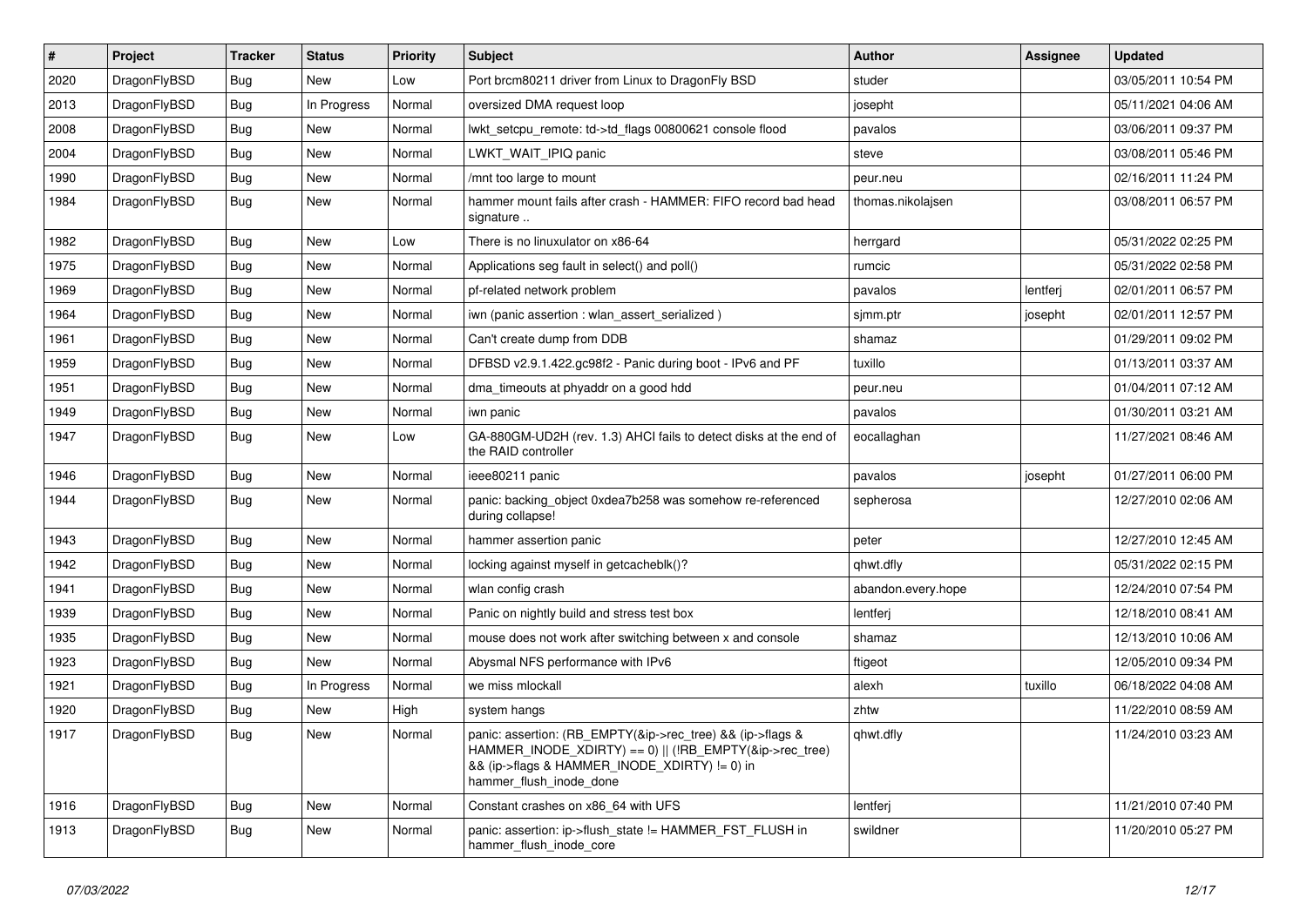| $\sharp$ | Project      | <b>Tracker</b> | <b>Status</b> | <b>Priority</b> | Subject                                                                                   | Author           | Assignee | <b>Updated</b>      |
|----------|--------------|----------------|---------------|-----------------|-------------------------------------------------------------------------------------------|------------------|----------|---------------------|
| 1907     | DragonFlyBSD | Bug            | <b>New</b>    | Normal          | Hammer crash in hammer_flusher_flush()                                                    | swildner         |          | 11/11/2010 05:07 AM |
| 1899     | DragonFlyBSD | Bug            | <b>New</b>    | Normal          | Keyboard doesn't work                                                                     | fransm           |          | 05/15/2022 03:32 PM |
| 1884     | DragonFlyBSD | Bug            | New           | Normal          | System completely freezes while listening music (devbuf: malloc<br>limit exceeded)        | shamaz           |          | 01/24/2011 05:00 PM |
| 1882     | DragonFlyBSD | Bug            | New           | Low             | Idea for handling new USB vendor/device codes                                             | bmk              |          | 10/20/2010 12:15 PM |
| 1877     | DragonFlyBSD | Bug            | New           | Normal          | Freeze during 1st hammer cleanup after new install                                        | elekktretterr    |          | 05/15/2022 11:43 AM |
| 1876     | DragonFlyBSD | Bug            | <b>New</b>    | Normal          | devfs in jail + logging out from console(ttyv1+) -> panic                                 | qhwt.dfly        | tuxillo  | 05/31/2022 03:24 PM |
| 1874     | DragonFlyBSD | Bug            | <b>New</b>    | Normal          | mpd listening on all IPs, accepting only on one                                           | rumcic           |          | 05/08/2011 01:01 PM |
| 1873     | DragonFlyBSD | Bug            | New           | Normal          | Panic upon usb mouse detach and reattaching                                               | rumcic           |          | 02/01/2011 09:53 AM |
| 1867     | DragonFlyBSD | Bug            | <b>New</b>    | Normal          | it(4) motherboard and fan problems                                                        | tuxillo          |          | 07/08/2011 10:48 AM |
| 1861     | DragonFlyBSD | Bug            | New           | Normal          | panic via kprintf (lockmgr called in a hard section)                                      | vsrinivas        |          | 10/11/2010 12:56 AM |
| 1860     | DragonFlyBSD | Bug            | Feedback      | Normal          | Panic while creating UFS fs on vn(4) for initrd                                           | matthias         |          | 02/29/2012 07:16 AM |
| 1850     | DragonFlyBSD | <b>Bug</b>     | New           | Normal          | volume-add on hammer root fs panic                                                        | Johannes.Hofmann |          | 04/18/2019 04:27 AM |
| 1836     | DragonFlyBSD | <b>Bug</b>     | New           | Normal          | Incorrect TCP checksum show up in tcpdump                                                 | robgar1          |          | 05/15/2022 11:22 AM |
| 1831     | DragonFlyBSD | <b>Bug</b>     | Feedback      | High            | HAMMER "malloc limit exceeded" panic                                                      | eocallaghan      | dillon   | 06/04/2022 04:38 AM |
| 1826     | DragonFlyBSD | <b>Bug</b>     | New           | Normal          | panic during boot: assertion so->so_port  in tcp_input                                    | ftigeot          |          | 05/15/2022 11:05 AM |
| 1824     | DragonFlyBSD | <b>Bug</b>     | Feedback      | Normal          | kernel panic, x86, 2.7.3.859.ge5104                                                       | akirchhoff135014 |          | 03/10/2013 07:49 AM |
| 1819     | DragonFlyBSD | <b>Bug</b>     | In Progress   | Low             | truss - Major revamping task list                                                         | tuxillo          | tuxillo  | 11/27/2021 08:45 AM |
| 1818     | DragonFlyBSD | <b>Bug</b>     | New           | Normal          | panic: Bad tailg NEXT (kqueue issue ?)                                                    | ftigeot          |          | 05/15/2022 11:40 AM |
| 1786     | DragonFlyBSD | <b>Bug</b>     | New           | Normal          | Calling NULL function pointer initiates panic loop                                        | sjg              |          | 10/11/2010 05:28 PM |
| 1774     | DragonFlyBSD | <b>Bug</b>     | <b>New</b>    | Normal          | New IP header cleanup branch available for testing                                        | dillon           |          | 05/15/2022 10:59 AM |
| 1769     | DragonFlyBSD | <b>Bug</b>     | New           | Normal          | panic: assertion: _tp->tt_msg->tt_cpuid == mycpuid in<br>tcp_callout_active               | pavalos          | sjg      | 05/15/2022 11:07 AM |
| 1749     | DragonFlyBSD | <b>Bug</b>     | In Progress   | Normal          | HAMMER fsstress panic in hammer_flush_inode_core<br>'ip->flush_state != HAMMER_FST_FLUSH' | vsrinivas        |          | 05/11/2021 04:06 AM |
| 1745     | DragonFlyBSD | <b>Bug</b>     | Feedback      | Normal          | kmalloc panic                                                                             | josepht          |          | 05/11/2021 04:05 AM |
| 1744     | DragonFlyBSD | <b>Bug</b>     | In Progress   | Normal          | HAMMER fsstress panic in hammer_setup_child_callback                                      | vsrinivas        |          | 05/11/2021 04:05 AM |
| 1727     | DragonFlyBSD | <b>Bug</b>     | Feedback      | Normal          | CD boot panic (2.6.1) (usb?)                                                              | kiril            |          | 05/15/2022 05:10 AM |
| 1718     | DragonFlyBSD | Bug            | Feedback      | Normal          | IDE disk drive not detected by x86 64 2.6.1 Live CD                                       | bcox             |          | 11/27/2021 08:25 AM |
| 1717     | DragonFlyBSD | <b>Bug</b>     | Feedback      | Normal          | HAMMER panic in hammer cursor down()                                                      | josepht1         |          | 05/11/2021 04:05 AM |
| 1714     | DragonFlyBSD | Bug            | New           | Low             | hwpmc                                                                                     | alexh            | swildner | 08/18/2012 02:03 PM |
| 1700     | DragonFlyBSD | Submit         | In Progress   | Normal          | skip boot2 menu on <enter></enter>                                                        | Johannes.Hofmann | tuxillo  | 05/15/2022 08:35 AM |
| 1695     | DragonFlyBSD | Bug            | New           | Normal          | NFS-related system breakdown                                                              | Anonymous        |          | 04/10/2014 12:35 AM |
| 1672     | DragonFlyBSD | <b>Bug</b>     | Feedback      | Normal          | panic (trap 12) around btree_search() in 2.4.1-RELEASE                                    | floid            |          | 01/19/2015 03:36 AM |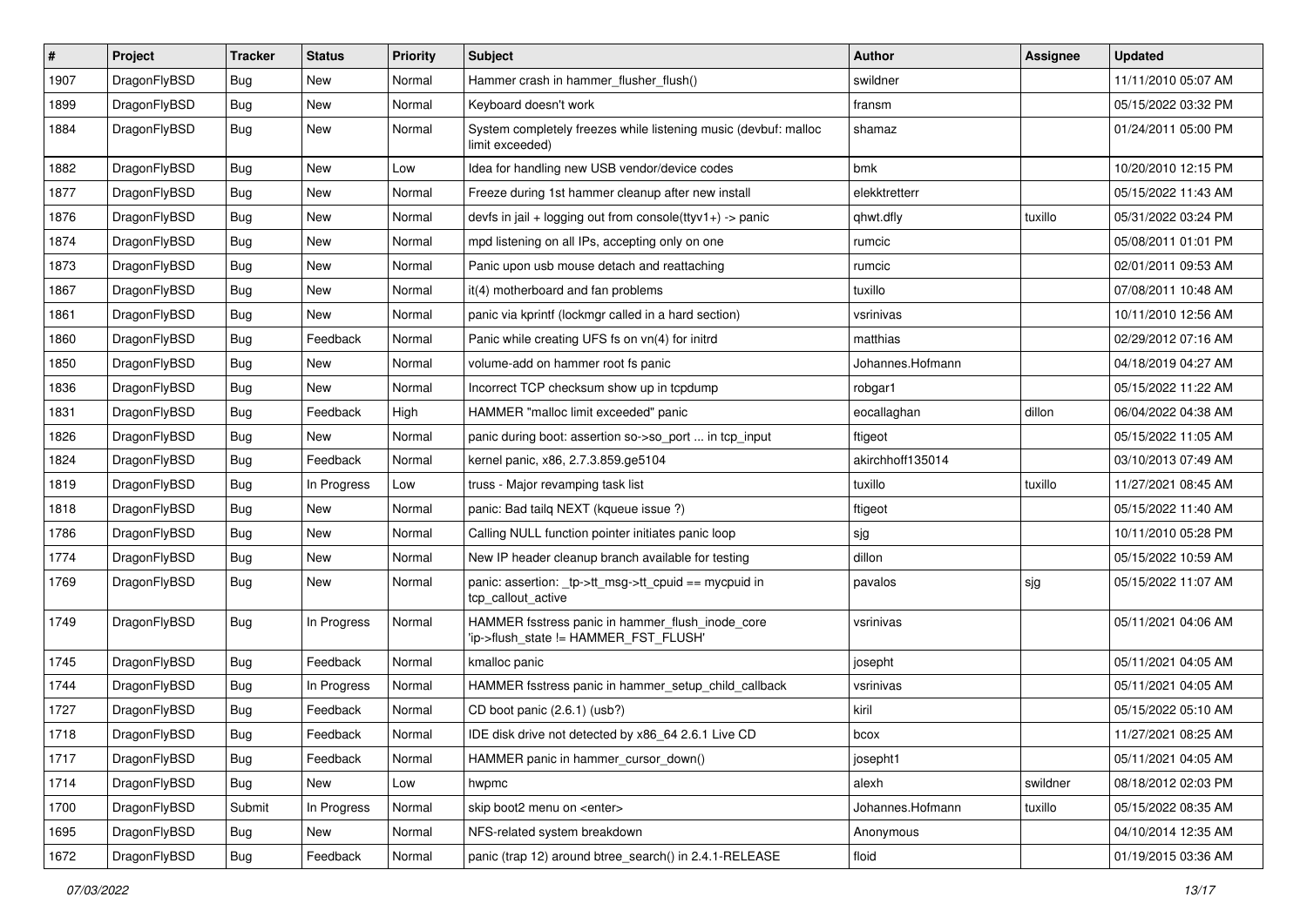| ∦    | Project      | <b>Tracker</b> | <b>Status</b> | <b>Priority</b> | <b>Subject</b>                                                                                  | Author         | Assignee | <b>Updated</b>      |
|------|--------------|----------------|---------------|-----------------|-------------------------------------------------------------------------------------------------|----------------|----------|---------------------|
| 1669 | DragonFlyBSD | <b>Bug</b>     | In Progress   | Normal          | Drive wont open using button                                                                    | elekktretterr  |          | 02/29/2012 12:05 PM |
| 1668 | DragonFlyBSD | <b>Bug</b>     | Feedback      | Normal          | Power button not working                                                                        | elekktretterr  |          | 03/10/2013 06:22 AM |
| 1661 | DragonFlyBSD | <b>Bug</b>     | In Progress   | Normal          | panic on password entry mount smb filesystem                                                    | vsrinivas      |          | 11/27/2021 08:29 AM |
| 1634 | DragonFlyBSD | <b>Bug</b>     | New           | Normal          | panic: spin lock: 0xe4ad1320, indefinitive wait!                                                | elekktretterr  |          | 01/19/2015 03:21 AM |
| 1618 | DragonFlyBSD | <b>Bug</b>     | Feedback      | Normal          | collision for 'struct pmap' when using RPC and <sys user.h=""></sys>                            | carenas        |          | 05/11/2021 04:05 AM |
| 1613 | DragonFlyBSD | <b>Bug</b>     | Feedback      | Normal          | USB Keyboard not working on master                                                              | elekktretterr  |          | 05/11/2021 04:05 AM |
| 1594 | DragonFlyBSD | <b>Bug</b>     | <b>New</b>    | Normal          | Kernel panic during boot from Live CD on Dell E6400                                             | bodie          |          | 05/11/2021 03:54 AM |
| 1593 | DragonFlyBSD | <b>Bug</b>     | Feedback      | Normal          | panic: assertion: ccb == ap->ap_err_ccb in ahci_put_err_ccb                                     | ftigeot        | ftigeot  | 05/15/2022 05:09 AM |
| 1592 | DragonFlyBSD | <b>Bug</b>     | Feedback      | Normal          | AcpiOSUnmapMemory: Warning, deallocation did not track<br>allocation.                           | eocallaghan    |          | 06/02/2014 07:45 AM |
| 1591 | DragonFlyBSD | <b>Bug</b>     | Feedback      | Normal          | Lenovo X301 hangs with AHCI Driver CMD TIMEOUT<br>STS=d0 <bsy></bsy>                            | eocallaghan    |          | 05/11/2021 04:05 AM |
| 1587 | DragonFlyBSD | <b>Bug</b>     | Feedback      | Normal          | can't gdb across fork                                                                           | corecode       | tuxillo  | 05/11/2021 03:54 AM |
| 1584 | DragonFlyBSD | Bug            | In Progress   | Normal          | can't use ssh from jail: debug1: read_passphrase: can't open<br>/dev/tty: Device busy           | corecode       | tuxillo  | 05/11/2021 03:53 AM |
| 1583 | DragonFlyBSD | Bug            | In Progress   | Normal          | panic: assertion: cursor->trans->sync_lock_refs > 0 in<br>hammer_recover_cursor                 | corecode       | tuxillo  | 05/11/2021 03:53 AM |
| 1580 | DragonFlyBSD | Bug            | Feedback      | Normal          | Panic (Fatal trap 12: page fault while in kernel mode) while playing<br>with pf and netif names | rumcic         |          | 12/21/2018 01:21 AM |
| 1579 | DragonFlyBSD | Bug            | Feedback      | Normal          | dfly 2.4.1 does not like HP DL360G4p and Smart Array 6400 with<br><b>MSA20</b>                  | tomaz.borstnar | tuxillo  | 06/02/2014 02:44 PM |
| 1577 | DragonFlyBSD | Bug            | Feedback      | Normal          | panic: assertion: leaf->base.obj_id == ip->obj_id in<br>hammer_ip_delete_range                  | qhwt+dfly      |          | 05/11/2021 04:01 AM |
| 1563 | DragonFlyBSD | <b>Bug</b>     | Feedback      | Normal          | reset(1) doesn't reset terminal to the defaults                                                 | hasso          |          | 03/10/2013 04:17 AM |
| 1560 | DragonFlyBSD | <b>Bug</b>     | Feedback      | Normal          | Unable to modify partition table on ThinkPad T61p during install                                | rehsack        |          | 01/15/2015 08:57 AM |
| 1559 | DragonFlyBSD | <b>Bug</b>     | <b>New</b>    | Normal          | kernel trap                                                                                     | phma           |          | 11/27/2021 08:43 AM |
| 1556 | DragonFlyBSD | <b>Bug</b>     | New           | Normal          | many processes stuck in "hmrrcm", system unusable                                               | corecode       | tuxillo  | 05/11/2021 03:52 AM |
| 1547 | DragonFlyBSD | <b>Bug</b>     | In Progress   | Normal          | disklabel64 automatic sizing                                                                    | corecode       | tuxillo  | 05/11/2021 03:52 AM |
| 1538 | DragonFlyBSD | <b>Bug</b>     | <b>New</b>    | Low             | mountroot should probe file systems                                                             | corecode       | alexh    | 11/24/2010 06:35 PM |
| 1532 | DragonFlyBSD | <b>Bug</b>     | New           | Low             | jemalloc doesn't work on DragonFly                                                              | hasso          | sjg      | 08/02/2011 01:14 AM |
| 1528 | DragonFlyBSD | Bug            | In Progress   | Normal          | ktrace does not show proper return values for pipe(2)                                           | corecode       | tuxillo  | 05/11/2021 03:52 AM |
| 1525 | DragonFlyBSD | <b>Bug</b>     | New           | Normal          | boehm-gc problems                                                                               | hasso          |          | 10/13/2012 07:13 PM |
| 1521 | DragonFlyBSD | <b>Bug</b>     | Feedback      | Normal          | amd64 2.4 livecd won't mount root at boot                                                       | bolapara       |          | 01/28/2018 03:45 AM |
| 1502 | DragonFlyBSD | <b>Bug</b>     | In Progress   | Normal          | Lock while deleting files from nohistory HAMMER directories                                     | hasso          |          | 03/10/2013 04:28 AM |
| 1489 | DragonFlyBSD | <b>Bug</b>     | Feedback      | Normal          | panic: ufs_dirbad: bad dir                                                                      | rumcic         |          | 03/10/2013 04:34 AM |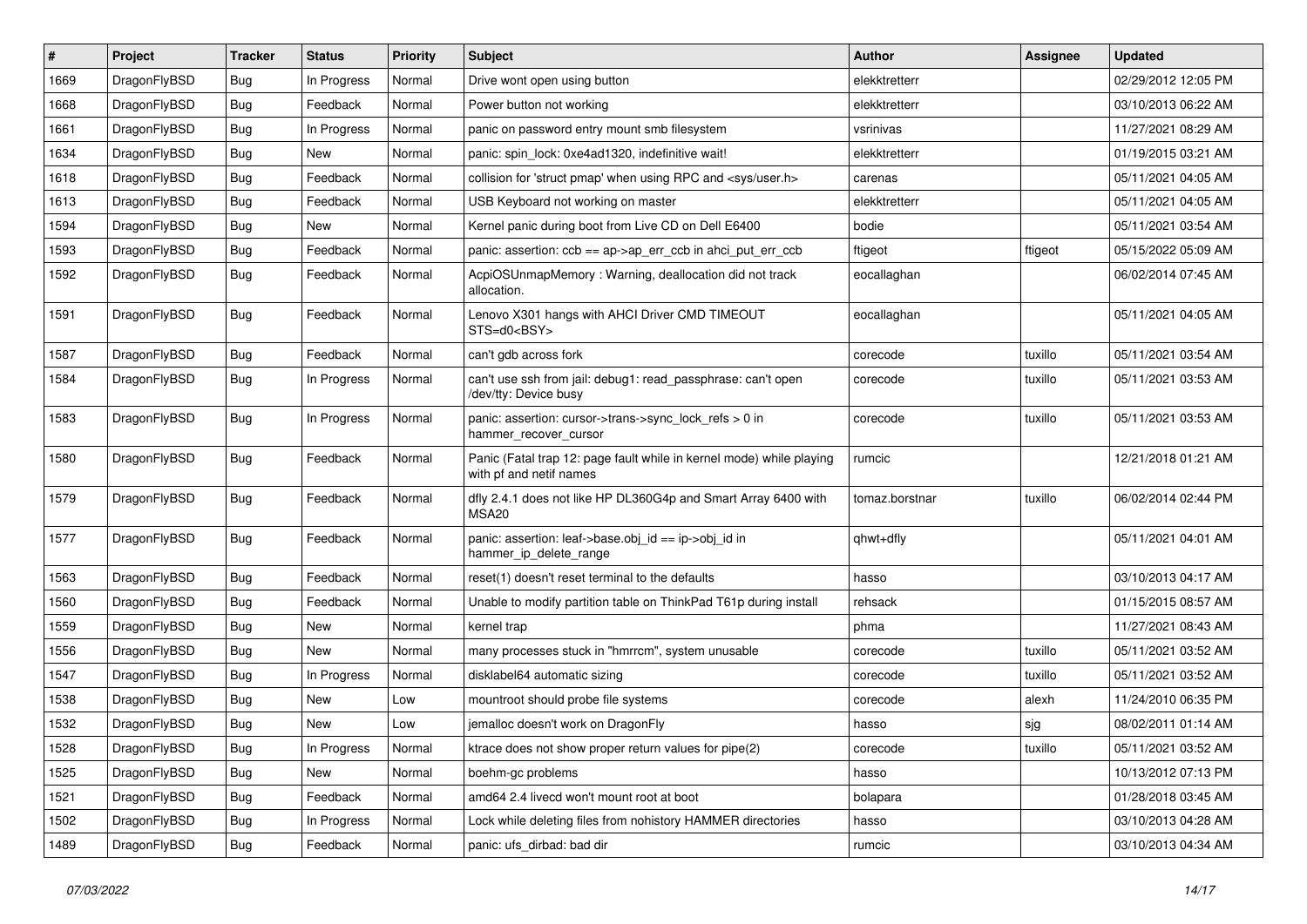| $\pmb{\#}$ | Project      | <b>Tracker</b> | <b>Status</b> | <b>Priority</b> | Subject                                                                                                                                                   | <b>Author</b> | <b>Assignee</b> | <b>Updated</b>      |
|------------|--------------|----------------|---------------|-----------------|-----------------------------------------------------------------------------------------------------------------------------------------------------------|---------------|-----------------|---------------------|
| 1486       | DragonFlyBSD | <b>Bug</b>     | Feedback      | Normal          | Interrupt storm related to SATA DVD device                                                                                                                | hasso         |                 | 05/11/2021 04:01 AM |
| 1481       | DragonFlyBSD | <b>Bug</b>     | Feedback      | Normal          | panic: assertion: kva_p(buf) in soopt_from_kbuf (after ipfw pipe<br>show, 2.2.1-R)                                                                        | combiner      |                 | 05/11/2021 04:01 AM |
| 1475       | DragonFlyBSD | Bug            | In Progress   | Normal          | kernel blocks with low memory and syscons setting a high res mode<br>/ scrollback                                                                         | corecode      | tuxillo         | 05/11/2021 03:52 AM |
| 1474       | DragonFlyBSD | <b>Bug</b>     | New           | Normal          | ithread 1 unexpectedly rescheduled                                                                                                                        | corecode      | tuxillo         | 05/11/2021 03:52 AM |
| 1469       | DragonFlyBSD | Bug            | In Progress   | Normal          | Hammer history security concern                                                                                                                           | corecode      | tuxillo         | 05/11/2021 03:52 AM |
| 1463       | DragonFlyBSD | <b>Bug</b>     | New           | Normal          | Mountroot before drives are initialized                                                                                                                   | elekktretterr |                 | 12/07/2010 01:30 PM |
| 1456       | DragonFlyBSD | Bug            | Feedback      | Normal          | Microsoft wireless desktop problems                                                                                                                       | elekktretterr |                 | 01/15/2015 08:34 AM |
| 1454       | DragonFlyBSD | <b>Bug</b>     | Feedback      | Normal          | Unable to boot from external USB DVD drive                                                                                                                | elekktretterr |                 | 05/11/2021 04:01 AM |
| 1448       | DragonFlyBSD | <b>Bug</b>     | Feedback      | Normal          | panic: assertion: _tp->tt_msg->tt_cpuid == mycpuid in<br>tcp_callout_active tcp_output tcp_usr_send netmsg_pru_send<br>netmsg_service tcpmsg_service_loop | dillon        |                 | 05/11/2021 04:00 AM |
| 1442       | DragonFlyBSD | Bug            | <b>New</b>    | Normal          | blocking SIGSEGV and triggering a segment violation produces an<br>all CPU consuming process                                                              | corecode      | tuxillo         | 05/11/2021 03:52 AM |
| 1440       | DragonFlyBSD | <b>Bug</b>     | <b>New</b>    | Normal          | ptrace/gdb doesn't work after process blocks SIGTRAP                                                                                                      | corecode      | tuxillo         | 05/11/2021 03:52 AM |
| 1430       | DragonFlyBSD | <b>Bug</b>     | New           | Normal          | Buggy w(1)?                                                                                                                                               | hasso         | alexh           | 11/24/2010 08:09 AM |
| 1429       | DragonFlyBSD | <b>Bug</b>     | Feedback      | Normal          | vkernel bug - "mfree: m->m_nextpkt != NULL"                                                                                                               | dillon        |                 | 05/11/2021 04:00 AM |
| 1428       | DragonFlyBSD | <b>Bug</b>     | Feedback      | Low             | POSIX.1e implementation is too old                                                                                                                        | hasso         | tuxillo         | 05/11/2021 04:00 AM |
| 1411       | DragonFlyBSD | Bug            | Feedback      | Normal          | Burning doesn't work with ahci(4)                                                                                                                         | hasso         | dillon          | 05/11/2021 04:00 AM |
| 1398       | DragonFlyBSD | Submit         | In Progress   | Normal          | hdestroy(3) restricts hash key to point to malloc'ed space                                                                                                | Anonymous     |                 | 08/20/2021 04:06 PM |
| 1397       | DragonFlyBSD | <b>Bug</b>     | Feedback      | Normal          | jobs -I output inconsistency when called from script                                                                                                      | Anonymous     | tuxillo         | 05/15/2022 05:07 AM |
| 1390       | DragonFlyBSD | Bug            | In Progress   | Normal          | Use id_t type for {get,set}priority()                                                                                                                     | Anonymous     | tuxillo         | 07/05/2019 02:18 AM |
| 1387       | DragonFlyBSD | <b>Bug</b>     | Feedback      | Normal          | zero-size malloc and ps: kvm getprocs: Bad address                                                                                                        | qhwt+dfly     |                 | 05/11/2021 04:00 AM |
| 1368       | DragonFlyBSD | <b>Bug</b>     | In Progress   | Normal          | suspend signal race?                                                                                                                                      | qhwt+dfly     |                 | 05/11/2021 03:51 AM |
| 1336       | DragonFlyBSD | <b>Bug</b>     | In Progress   | Normal          | Still looking for reports of missed directory entries w/ HAMMER                                                                                           | dillon        |                 | 05/11/2021 04:00 AM |
| 1332       | DragonFlyBSD | Bug            | Feedback      | Normal          | DFBSD 2.2 - Booting usbcdrom/usbsticks on thinkpad hangs on<br>"BTX Halted"                                                                               | tuxillo       |                 | 05/11/2021 04:00 AM |
| 1330       | DragonFlyBSD | <b>Bug</b>     | Feedback      | Normal          | Hammer, usb disk, SYNCHRONIZE CACHE failure                                                                                                               | josepht       |                 | 06/02/2014 04:56 AM |
| 1313       | DragonFlyBSD | <b>Bug</b>     | New           | Low             | Signal code in kernel needs major overhaul (signal queues,<br>si_code, si_addr)                                                                           | hasso         |                 | 05/11/2021 04:00 AM |
| 1307       | DragonFlyBSD | <b>Bug</b>     | In Progress   | Normal          | hammer tid -2 shows unexpected result                                                                                                                     | corecode      |                 | 10/18/2016 05:29 PM |
| 1302       | DragonFlyBSD | Bug            | In Progress   | Normal          | Checkpoint regression?                                                                                                                                    | sjg           | sjg             | 07/10/2013 05:22 PM |
| 1293       | DragonFlyBSD | Bug            | New           | Normal          | 2.2.1-REL Installer Request                                                                                                                               | mk            | tuxillo         | 05/11/2021 04:00 AM |
| 1287       | DragonFlyBSD | <b>Bug</b>     | Feedback      | Normal          | altq configuration doesn't work                                                                                                                           | corecode      | tuxillo         | 05/11/2021 03:51 AM |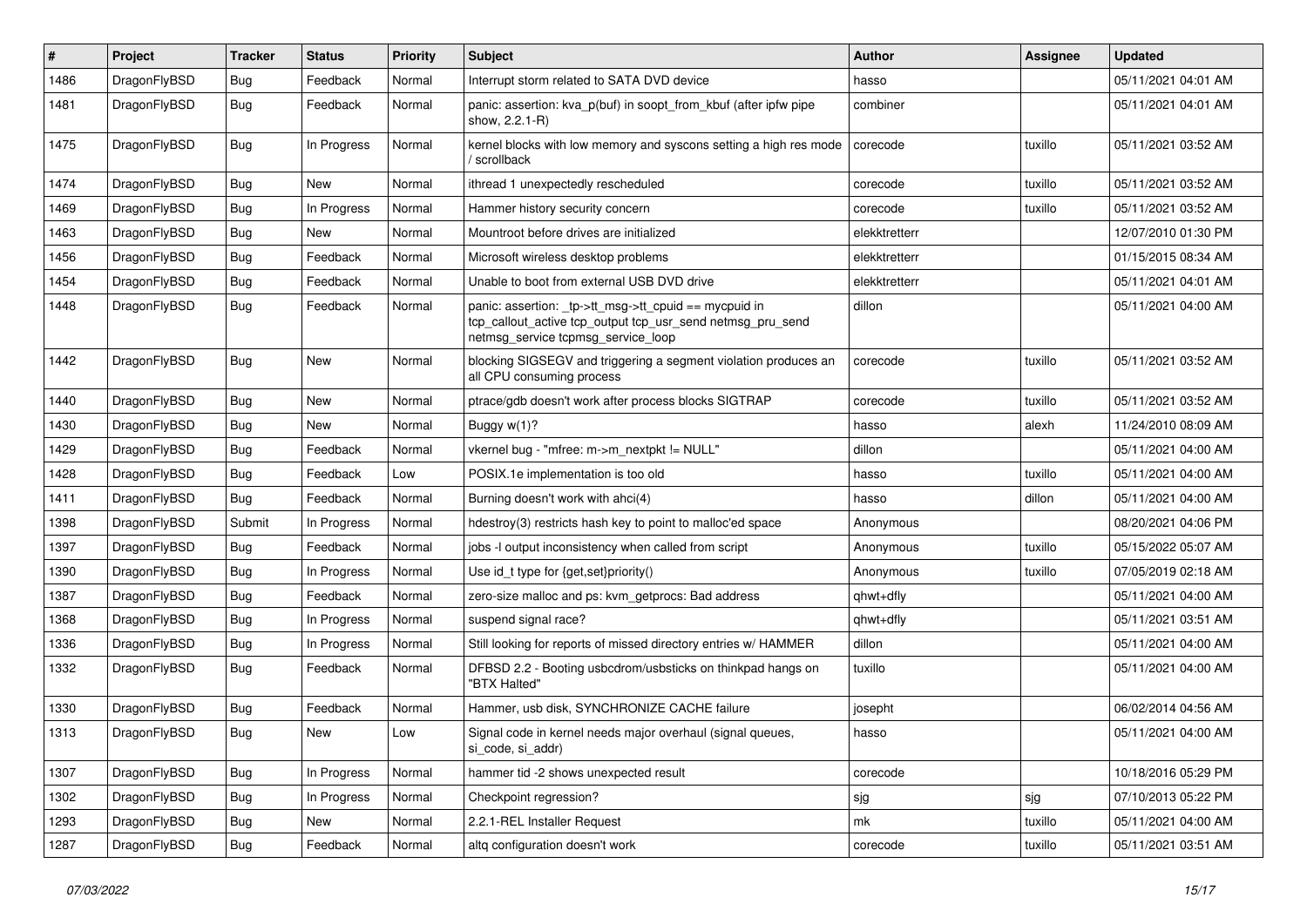| $\sharp$ | Project      | <b>Tracker</b> | <b>Status</b> | <b>Priority</b> | <b>Subject</b>                                                   | Author             | <b>Assignee</b> | <b>Updated</b>      |
|----------|--------------|----------------|---------------|-----------------|------------------------------------------------------------------|--------------------|-----------------|---------------------|
| 1282     | DragonFlyBSD | <b>Bug</b>     | Feedback      | Normal          | panic (trap 12) when booting SMP kernel on Atom 330 (dual core)  | tomaz.borstnar     |                 | 05/11/2021 04:00 AM |
| 1250     | DragonFlyBSD | <b>Bug</b>     | Feedback      | Normal          | Panic upon plugging an USB flash drive into the machine          | rumcic             |                 | 03/10/2013 05:17 AM |
| 1249     | DragonFlyBSD | <b>Bug</b>     | Feedback      | Normal          | panic: ffs_vfree: freeing free inode                             | rumcic             |                 | 03/10/2013 05:13 AM |
| 1246     | DragonFlyBSD | <b>Bug</b>     | New           | Normal          | bad resolution (monitor desync) with livedvd                     | Przem0l            |                 | 02/18/2014 06:29 AM |
| 1218     | DragonFlyBSD | <b>Bug</b>     | In Progress   | Normal          | panic: assertion: error == 0 in hammer_start_transaction         | rumcic             |                 | 05/11/2021 04:00 AM |
| 1198     | DragonFlyBSD | <b>Bug</b>     | New           | High            | DDB loops panic in db_read_bytes                                 | corecode           | tuxillo         | 05/11/2021 03:51 AM |
| 1194     | DragonFlyBSD | <b>Bug</b>     | New           | Normal          | SCSI errors while trying to copy photos from my camera           | elekktretterr      |                 | 01/14/2015 04:39 PM |
| 1193     | DragonFlyBSD | <b>Bug</b>     | <b>New</b>    | Normal          | kernel doesn't recognize cdrom drive                             | nonsolosoft        |                 | 01/25/2014 09:11 PM |
| 1192     | DragonFlyBSD | Submit         | <b>New</b>    | Normal          | KKASSERTs in sys/kern/uipc_{msg,socket}.c are too strict         | rumcic             |                 | 05/11/2021 04:07 AM |
| 1185     | DragonFlyBSD | Bug            | <b>New</b>    | High            | need a tool to merge changes into /etc                           | wa1ter             |                 | 02/18/2014 06:02 AM |
| 1181     | DragonFlyBSD | <b>Bug</b>     | In Progress   | Normal          | ACX111 panic                                                     | elekktretterr      |                 | 05/11/2021 04:00 AM |
| 1148     | DragonFlyBSD | <b>Bug</b>     | In Progress   | Low             | BCM4311 wireless network adapter detected but not functional     | archimedes.gaviola |                 | 05/11/2021 04:00 AM |
| 1144     | DragonFlyBSD | Bug            | Feedback      | Normal          | Incorrect clock under KVM                                        | msylvan            |                 | 03/09/2013 01:17 PM |
| 1127     | DragonFlyBSD | <b>Bug</b>     | Feedback      | Low             | cdrom drive not detected                                         | tgr                | corecode        | 01/15/2015 08:55 AM |
| 1101     | DragonFlyBSD | Bug            | Feedback      | Normal          | ohci related panic                                               | polachok           |                 | 05/11/2021 04:00 AM |
| 1030     | DragonFlyBSD | <b>Bug</b>     | In Progress   | Normal          | msdosfs umount panic                                             | corecode           | tuxillo         | 05/11/2021 03:51 AM |
| 998      | DragonFlyBSD | <b>Bug</b>     | In Progress   | Normal          | Unconfiguring a vn while it is mounted                           | rumcic             | tuxillo         | 05/11/2021 04:00 AM |
| 989      | DragonFlyBSD | Bug            | <b>New</b>    | Normal          | installer/fdisk trouble with wrapped values                      | Discodestroyer     |                 | 02/18/2014 06:27 AM |
| 979      | DragonFlyBSD | <b>Bug</b>     | Feedback      | Normal          | Failure-prone USB mass storage (SB600? msdosfs? CAM?)            | floid              |                 | 01/15/2015 08:38 AM |
| 911      | DragonFlyBSD | <b>Bug</b>     | Feedback      | Normal          | kldload/kernel linker can exceed malloc reserve and panic system | corecode           | tuxillo         | 05/11/2021 03:51 AM |
| 901      | DragonFlyBSD | Bug            | Feedback      | Normal          | route show needs to get data from all cpus                       | corecode           | tuxillo         | 05/11/2021 03:50 AM |
| 884      | DragonFlyBSD | <b>Bug</b>     | In Progress   | High            | Performance/memory problems under filesystem IO load             | hasso              |                 | 05/11/2021 03:50 AM |
| 847      | DragonFlyBSD | Bug            | Feedback      | Normal          | processes getting stuck on mount point                           | corecode           | tuxillo         | 05/11/2021 03:50 AM |
| 846      | DragonFlyBSD | <b>Bug</b>     | Feedback      | Normal          | USB bugs:usb mouse can't used!                                   | frankning          |                 | 01/15/2015 08:36 AM |
| 806      | DragonFlyBSD | <b>Bug</b>     | Feedback      | Normal          | boot error on MacBook                                            | tralamazza         |                 | 06/04/2022 05:28 AM |
| 781      | DragonFlyBSD | Bug            | In Progress   | Normal          | fdisk uses wrong geometry on usb flash drives                    | corecode           | tuxillo         | 05/11/2021 03:50 AM |
| 742      | DragonFlyBSD | <b>Bug</b>     | In Progress   | Normal          | umount problems with multiple mounts                             | corecode           | tuxillo         | 06/25/2022 04:02 AM |
| 731      | DragonFlyBSD | <b>Bug</b>     | New           | Normal          | system freeze on "slice too large"                               | corecode           | tuxillo         | 06/25/2022 04:01 AM |
| 725      | DragonFlyBSD | <b>Bug</b>     | In Progress   | Low             | 'make distribution' fails w/'ro' /usr/obj                        | c.turner           |                 | 03/09/2013 01:01 PM |
| 679      | DragonFlyBSD | <b>Bug</b>     | New           | Low             | Netgraph backward compatibility for old *LEN constants           | nant               | nant            | 02/18/2014 05:45 AM |
| 604      | DragonFlyBSD | <b>Bug</b>     | In Progress   | Normal          | 1.8.1-RELEASE - clock runs fast on mainboard ASUS P5A-B          | yeti               |                 | 05/11/2021 03:55 AM |
| 600      | DragonFlyBSD | <b>Bug</b>     | New           | Low             | /sys/libkern/karc4random                                         | robin_carey5       | profmakx        | 01/19/2015 03:07 AM |
| 599      | DragonFlyBSD | Bug            | New           | Urgent          | 1.9.0 reproducable panic                                         | pavalos            |                 | 12/22/2010 01:08 AM |